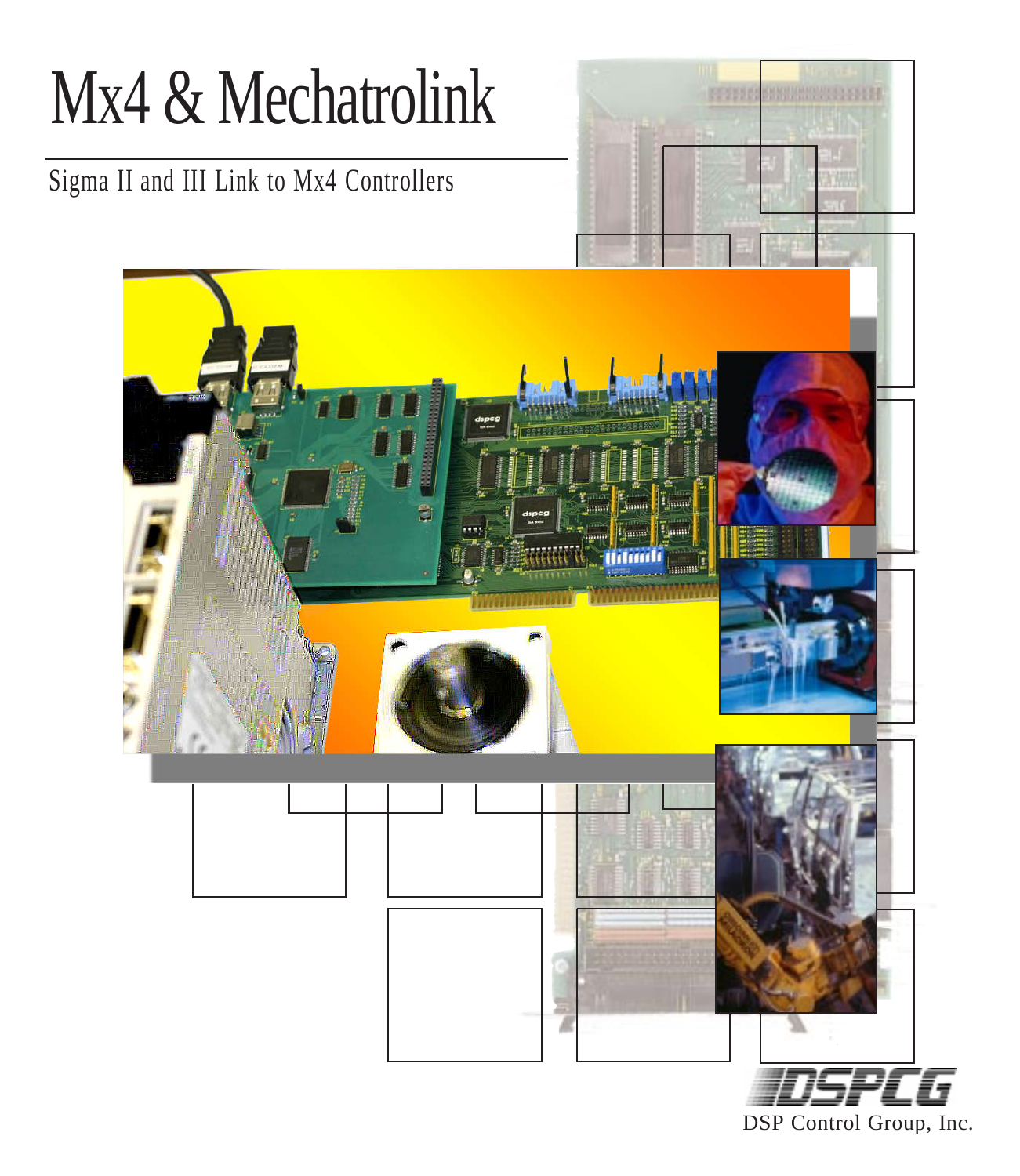#### **Mx4 & Mechatrolink**

#### **User's Guide**

#### **V1.2**

This documentation may not be copied, photocopied, reproduced, translated, modified or reduced to any electronic medium or machine-readable form, in whole or in part, without the prior written consent of DSP Control Group, Inc.

© Copyright 2000-2004 DSP Control Group, Inc. 4445 W 77<sup>th</sup> Street Minneapolis, MN 55435 Phone: (952) 831-9556 FAX: (952) 831-4697

All rights reserved. Printed in the United States.

The authors and those involved in the manual's production have made every effort to provide accurate, useful information.

Use of this product in an electro-mechanical system could result in a mechanical motion that could cause harm. DSP Control Group, Inc. is not responsible for any accident resulting from misuse of its products.

DSPL, Mx4 and Vx4++ are trademarks of DSP Control Group, Inc.

Other brand names and product names are trademarks of their respective holders.

DSPCG makes no warranty or condition, either expressed or implied, including but not limited to any implied warranties of merchantability and fitness for a particular purpose, regarding the licensed materials.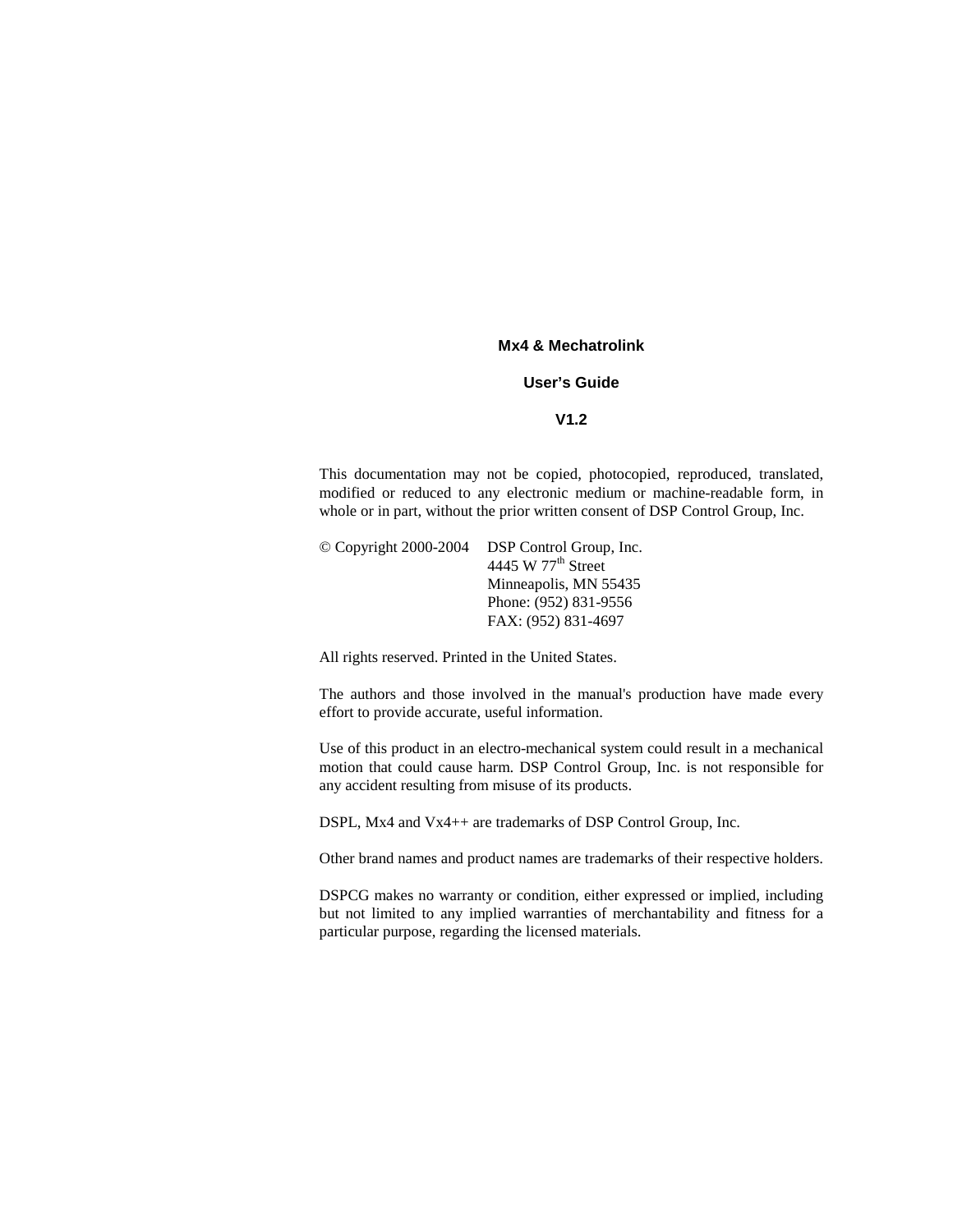# **Contents**

| Mechatrolink Windows Application Program  1-4 |  |
|-----------------------------------------------|--|
|                                               |  |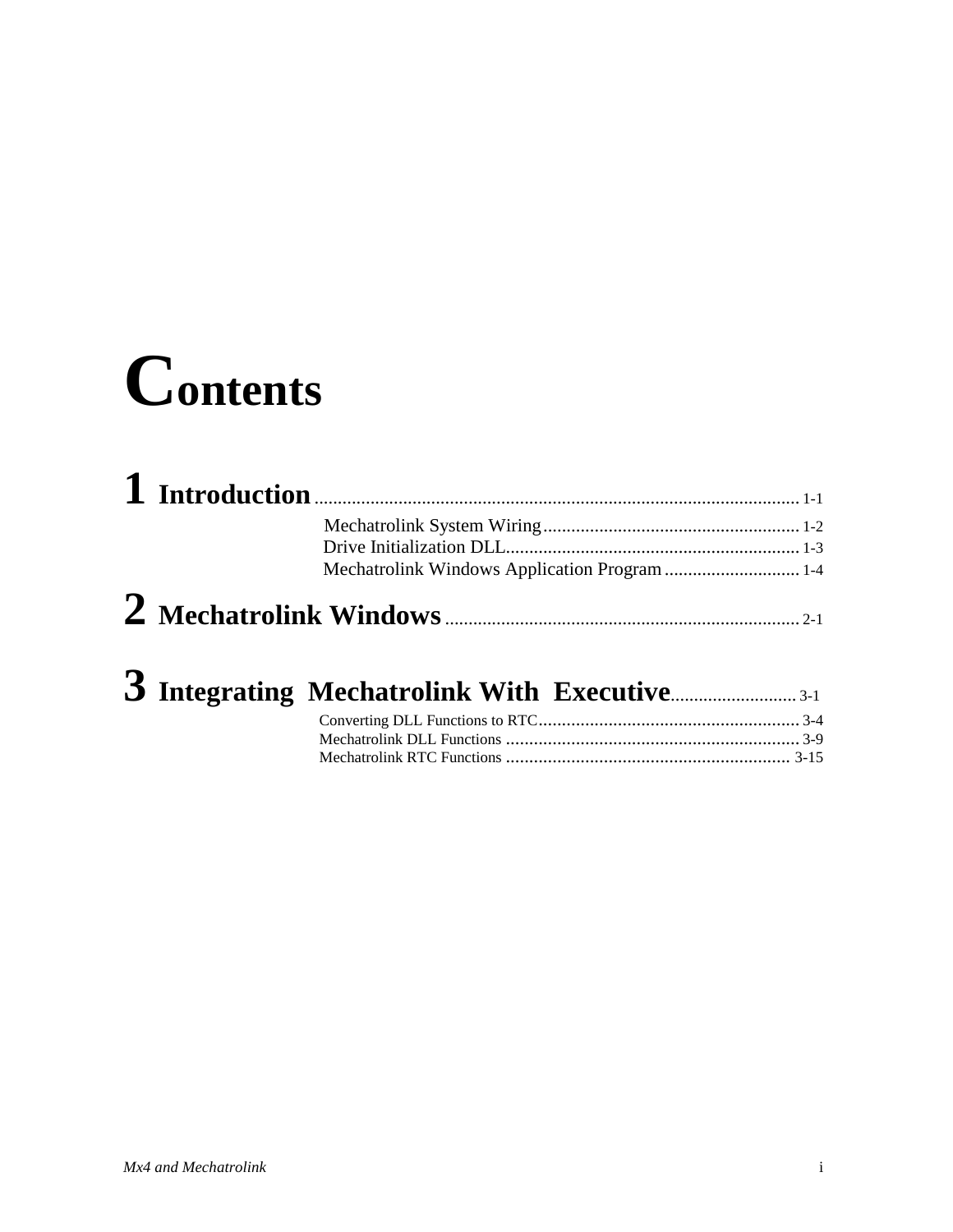# <span id="page-3-0"></span>**1 Mechatrolink & Mx4**

## **Mechatrolink - Mx4 System Description**

Mechatrolink II is a digital link between DSP Control Group's Mx4 motion controller and Yaskawa's Sigma II or III drives. Other than making communication digital *and* your drives reachable by the Mx4 motion controller at a high bandwidth, this link offers no advantage.

Other digital links offered by DSP Control Group at high bandwidth are: Firewire (IEEE 1394), DSPNET (a high-speed IEEE 802.3 physical layer) and Ethernet.

In this section, we will describe what you must do to convert your familiar analog motion controller to a digitally linked system. We start with Mechatrolink System Wiring, then go on with the Drive Initialization DLL through which you must execute a few instructions on the Mx4 motion controller (which in turn initializes the drives through the link). From that point on you may use all drives similar to any analog drive.

Finally, you may use a Windows application program that will let you set up, test and run your motion system before programming your application.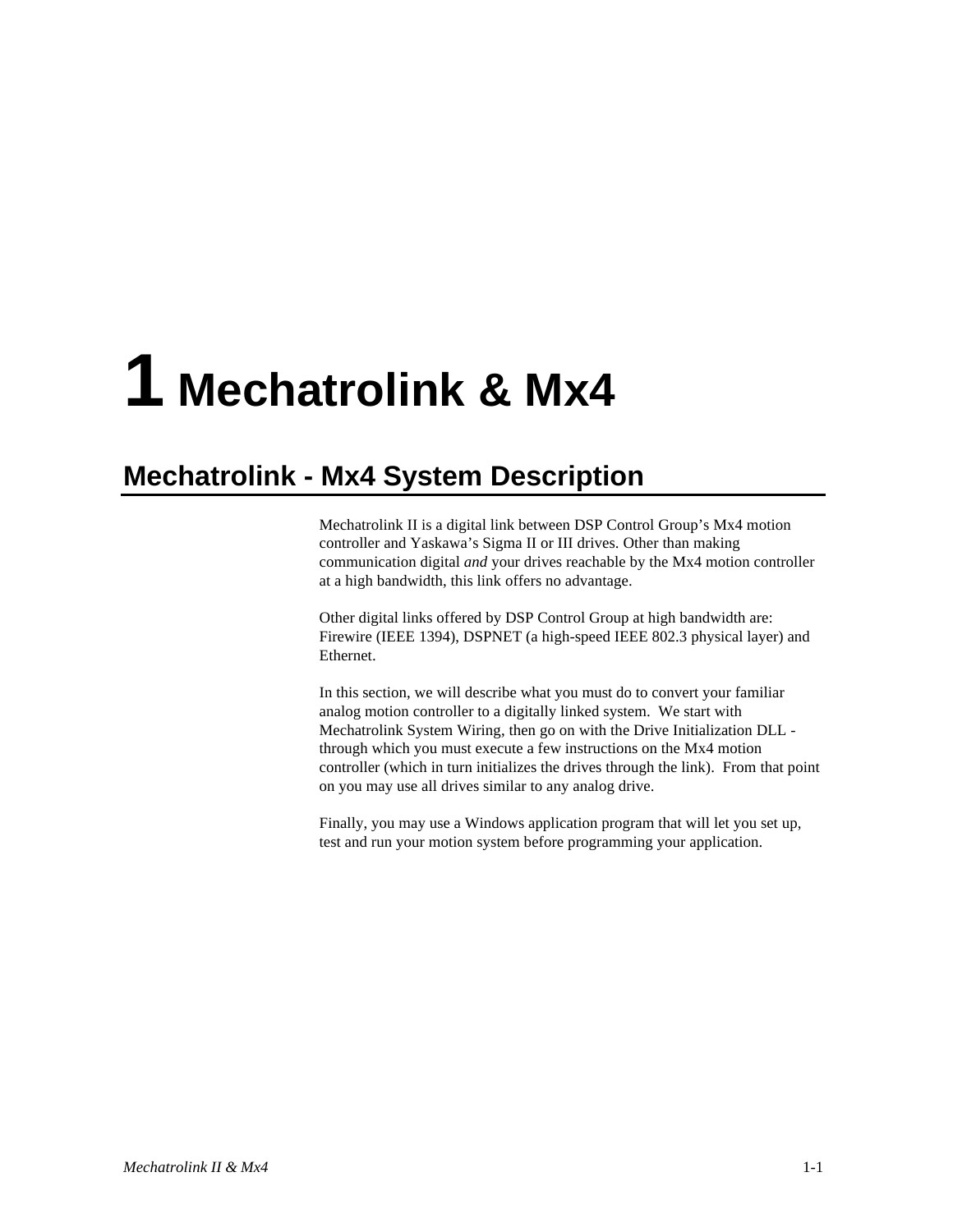<span id="page-4-0"></span>*Mechatrolink and Mx4*

## **Mechatrolink System Wiring**

#### Minimum System Requirement:

- i) Mx4 Motion Controller With Mx4-Mech add-on board (ordered through DSPCG or their distributors)
- ii) One to 4 Yaskawa motors and Sigma servo-drives with Mechatriolink II option (e.g. Sigma III products)
- iii) Mechatrolink cables and Network Terminations. (ordered through Yaskawa or their distributors)



Mechatrolink Cable

Mechatrolink System Wiring Diagram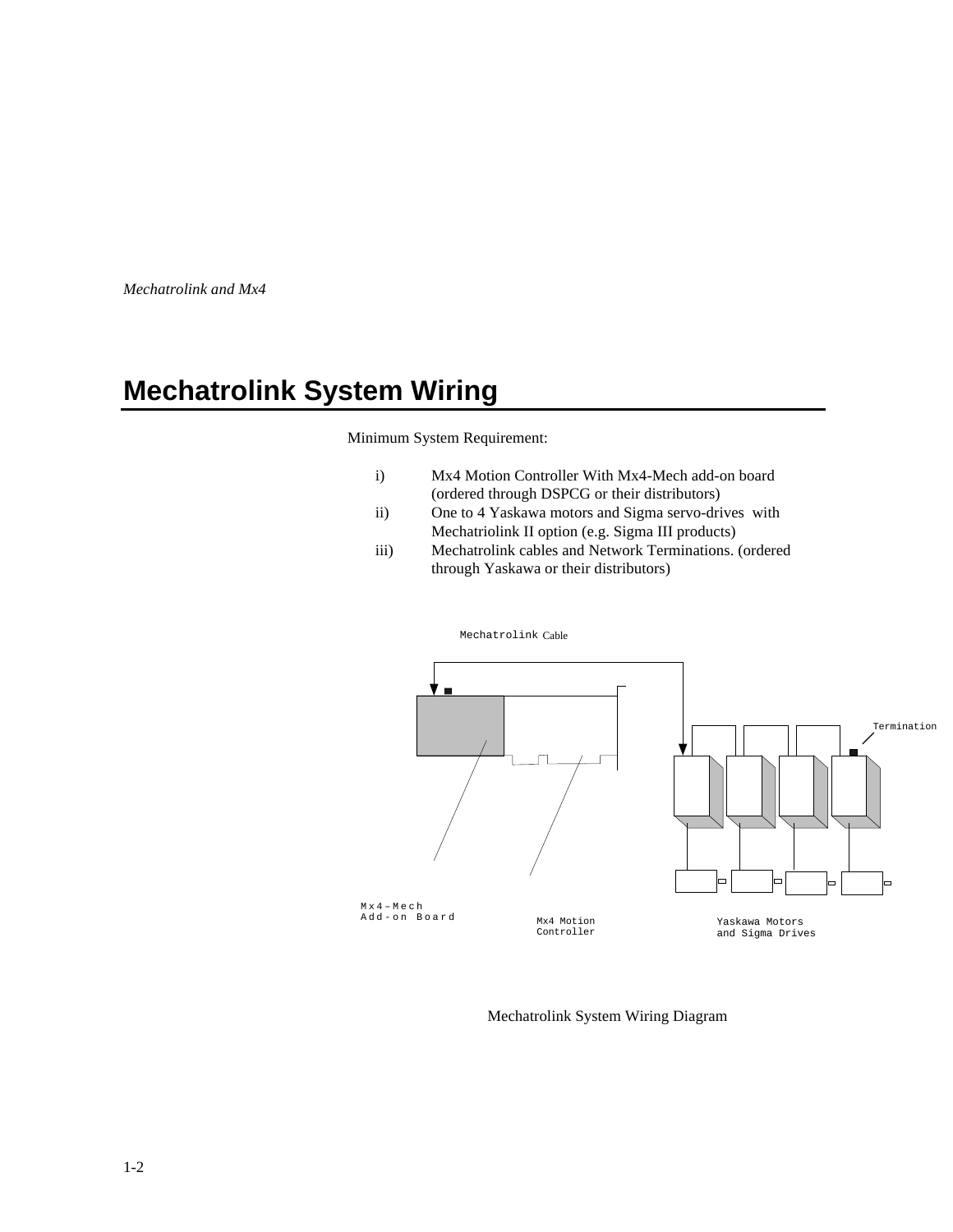*Mechatrolinks and Mx4*

## <span id="page-5-0"></span>**Drive Initialization DLL**

Drive Initialization commands, installed with Mx4pro software, enable the Sigma drives to accept basic motion control commands (e.g. velocity command). These commands in order of necessity and priority are:

Must Run - before using Sigma drives with the Mx4 motion controller:

| MECH INIT     | enables the mechatrolink link            |
|---------------|------------------------------------------|
| DRIVEMAP      | maps the drive number onto an axis       |
| MECH CONNECT  | establishes communication between        |
|               | control and drives                       |
| MECH FEEDBACK | enables feedback mechanism on            |
|               | mechatrolink drive                       |
| MECH CLOOP    | enables closed loop operation on the     |
|               | dive.                                    |
| MECH BLOCK    | blocks/unblocks the above commands to go |
|               | through                                  |

*Note: You must observe the order of execution for the instructions listed above*

Optionally Run - to either disconnect the drives, poll for or, clear a fault condition.

MECH\_DISCONNECT software disconnects the system elements<br>MECH\_ALARM reads the alarm (fault) from the drives MECH\_ALARM reads the alarm (fault) from the drives<br>MECH\_CLRALARM clear the faults clear the faults

Further description for each command is available in the Instruction Set section of this short manual

Once the "Must Run" commands are executed, to the Mx4 motion controller, a Mechareolink drive appears as a common analog drive. Indeed, with the "Optionally Run" commands, unlike an analog drive, you may poll for a drive fault and clear it as needed.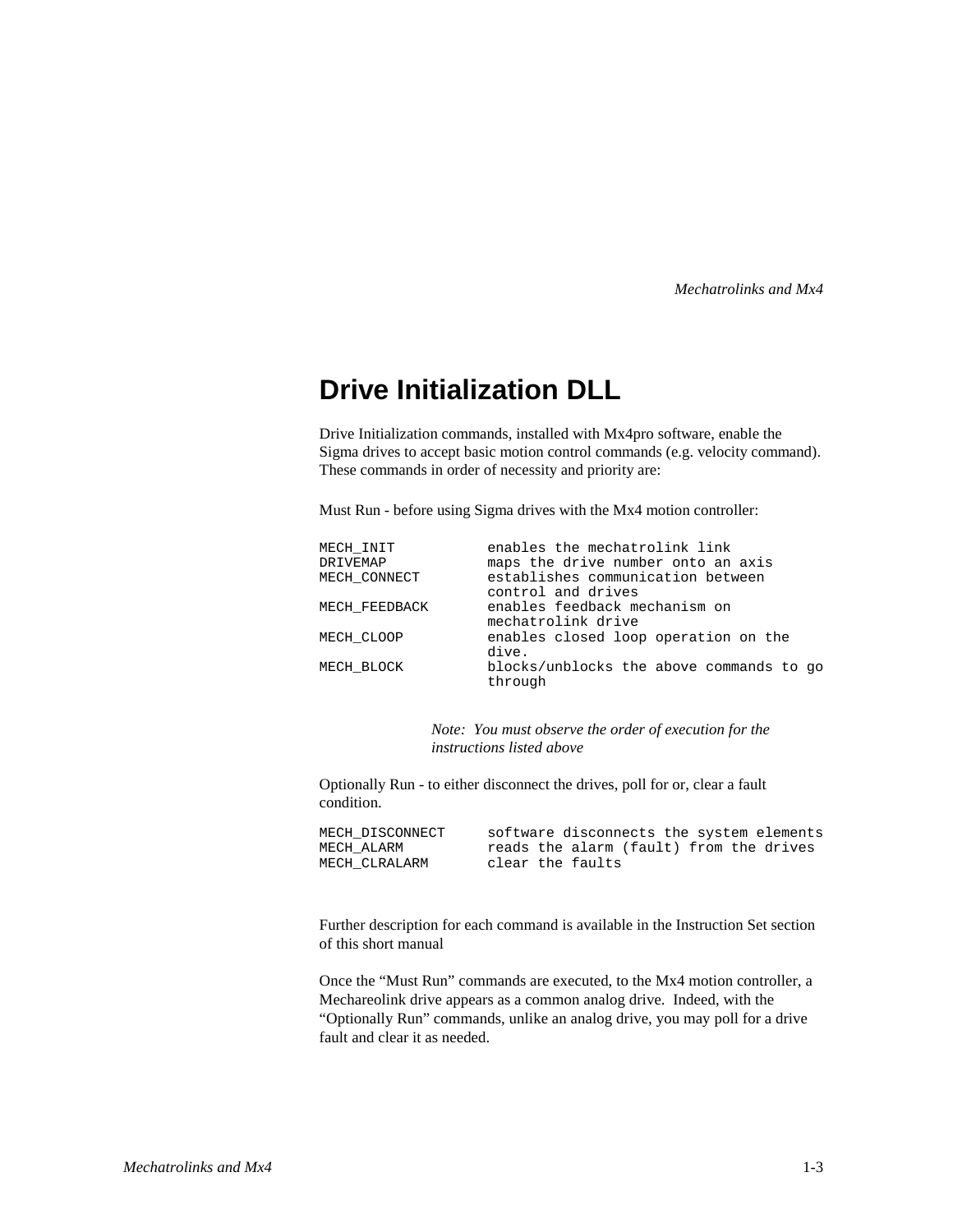<span id="page-6-0"></span>*Mechatrolink and Mx4*

## **Mechatrolink Windows Application Program**

This Windows application program allows you to setup, test and run your Mechatrolink System before running your application. This test program consists of software connecting, initializing, checking for fault and status condition and, clearing the fault. This software is to be used in conjunction with Mx4pro tuning program provided by DSP Control Group. Further Information on this program is provided in the next chapter.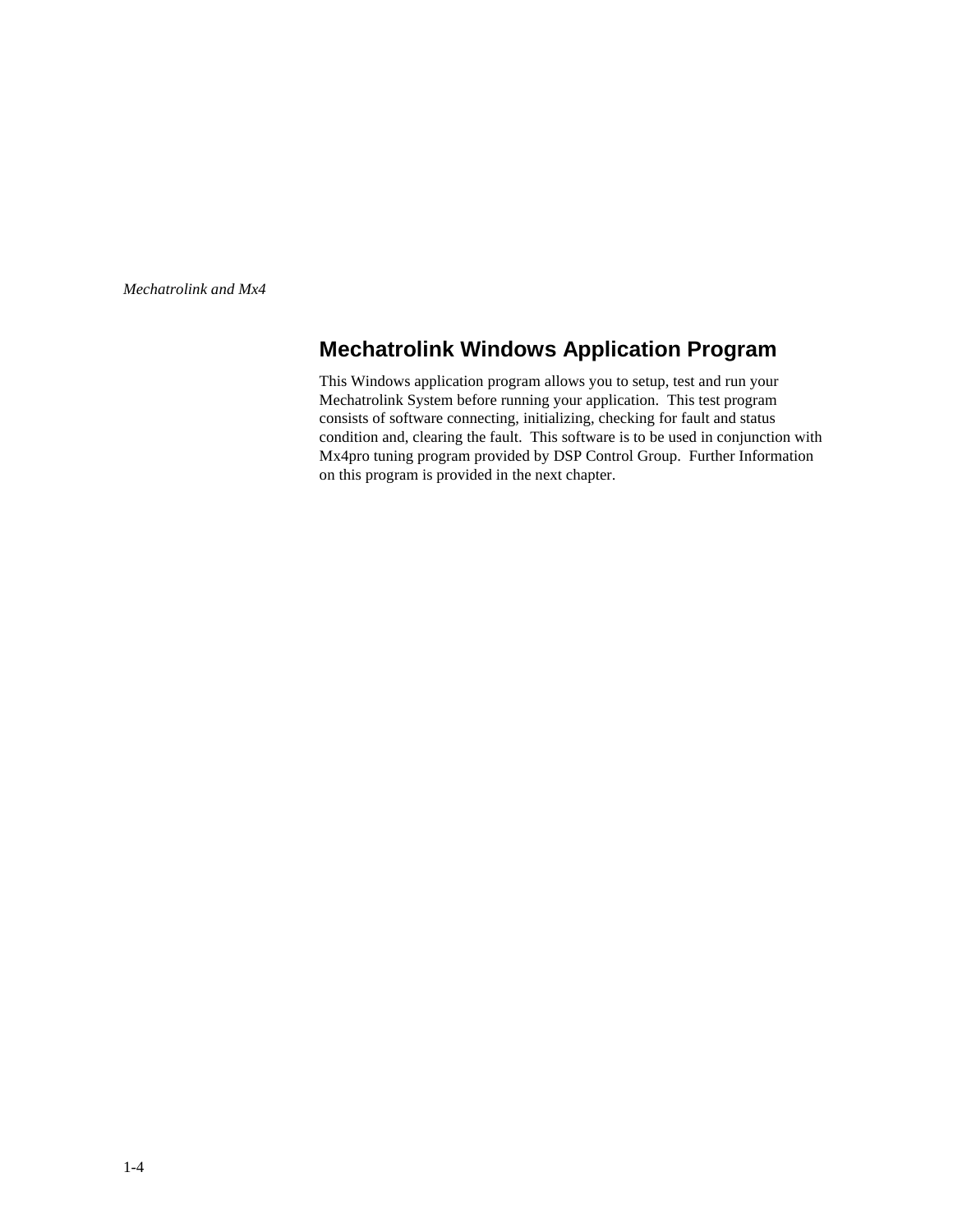# <span id="page-7-0"></span>**2 Mechatrolink Windows**



Click button to open the Mechatrolink Window

An important window in the Mx4pro Development Tools is the Mechatrolink Window. The Mechatrolink Window allows the user to setup and manage a Mechatrolink drive connected to a Mx4 system. This chapter will explain how to use all of the features of the Mechatrolink Window.

## **Mechatrolink Window**

The Mechatrolink Window allows the user to select which axis will be connected to a Mechatrolink drive. It also allows the monitoring of the drive status and the ability to clear drive fault or alarm. To open the Mechatrolink Window click on the Mechatrolink Window button on the main Mx4pro Development Tools. The following window will appear: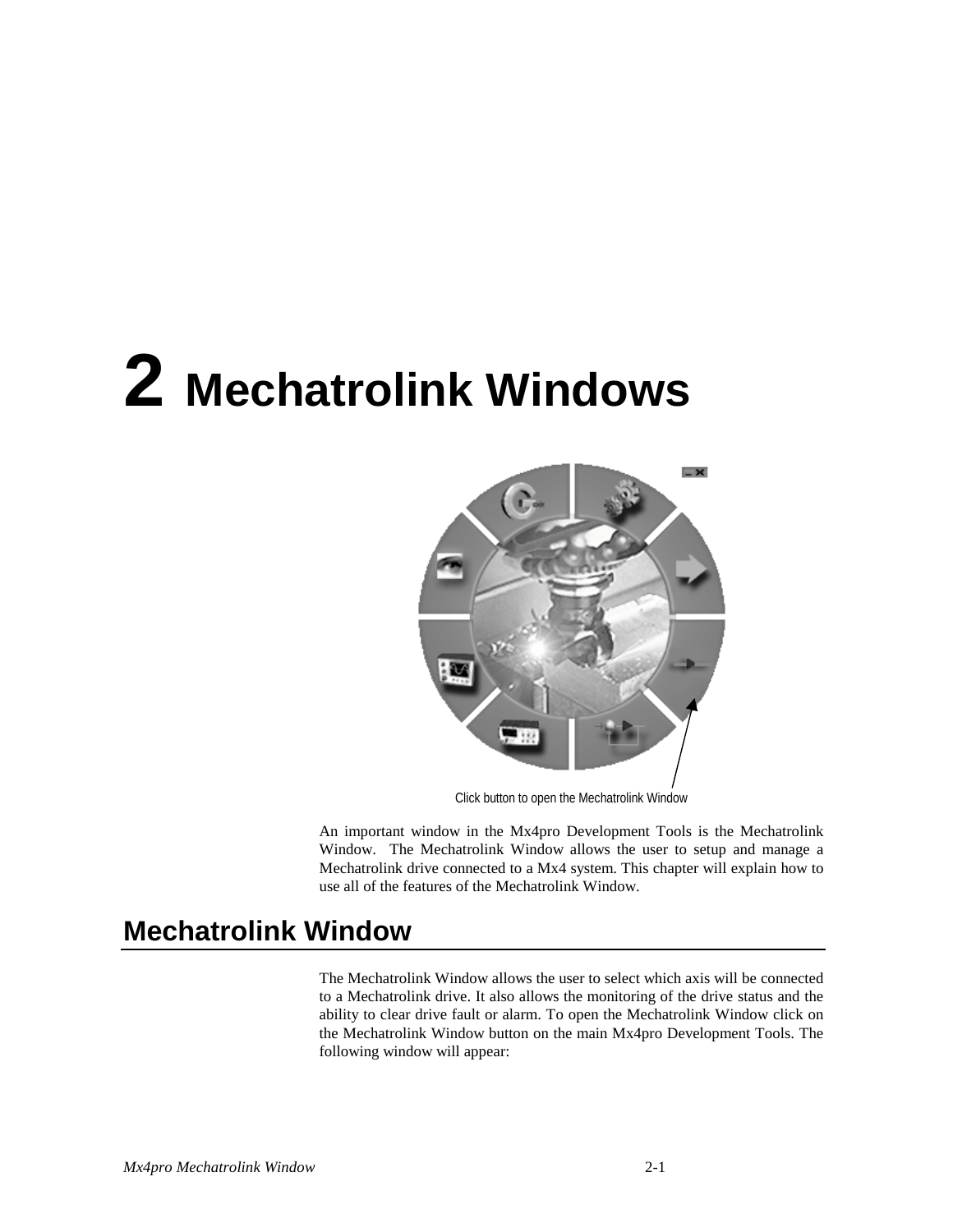#### *Mx4 Mechatrolink Window*



Fig. 2-1: Mechatrolink Window

Pressing the *Initialize* button is all that a user has to do to setup a Mechatrolink drive. The status word for the drive is displayed in hexadecimal format in the *Status* field (See the Mechatrolink User Guide for detailed status explanation). If a fault occurred the Mechatrolink Alarm code will be displayed in the *Alarm* field (See the Mechatrolink User Guide for detailed alarm explanation). To enable the drive after an alarm, press the *Clear Alarm* button, then the *Initialize* button if safe.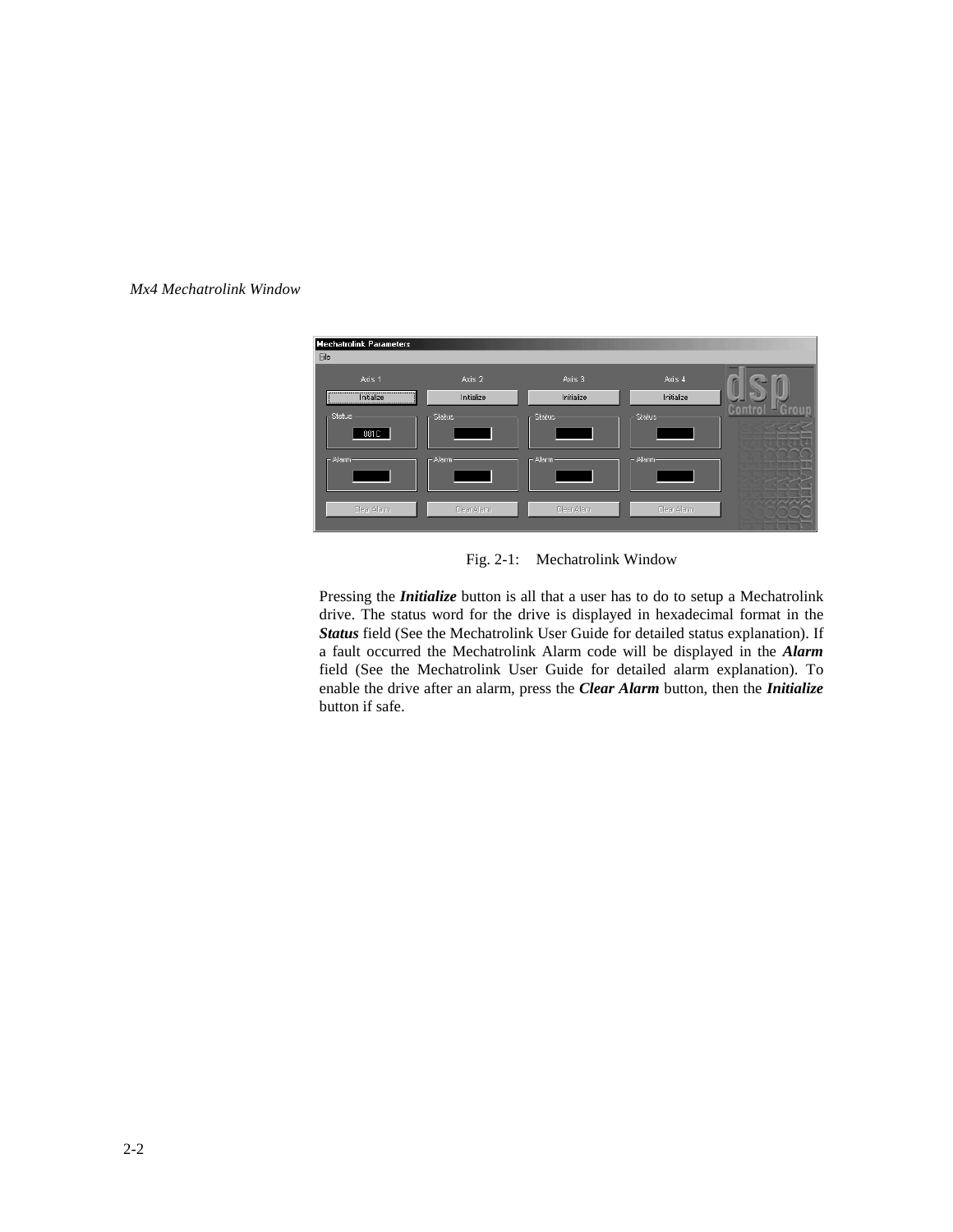# **3 Integrating Mechatrolink With Executive**

Uing Mx4-Mechatrolink add-on card (and its associated firmware revisions) allows you to use a Yaskawa Sigma III amplifier to be used with an Mx4 similar to any analog amplifier. However, because the link between the Mx4 and Sigma III is now a digital network – as an OEM user of this system - you are responsible for its initialization and monitoring of the system in an executive program. You can perform these functions using the Mx4's Windows DLL or Real Time Commands (RTC). These functions let you:

- 1. Initialize the servo-amplifier
- 2. Program the combined amplifier/motion controller gains (through a single ctrl command)
- 3. Check and Clear if necessary the alarm or fault condition
- 4. Check the servo-amplifier status
- 5. Reset the system

Because of the added flexibility – you *MUST NOT* use this product unless you are fully aware of system safety issues and how added functions must be incorporated into your program to address these issues. DSP Control Group, Inc. is not responsible for any harm that may result from user's lack knowledge of the system safety or misuse of its product.

To help you understand these functions, at RTC or DLL level, we categorize them by a title. You must run the outlined command sequence to implement the function.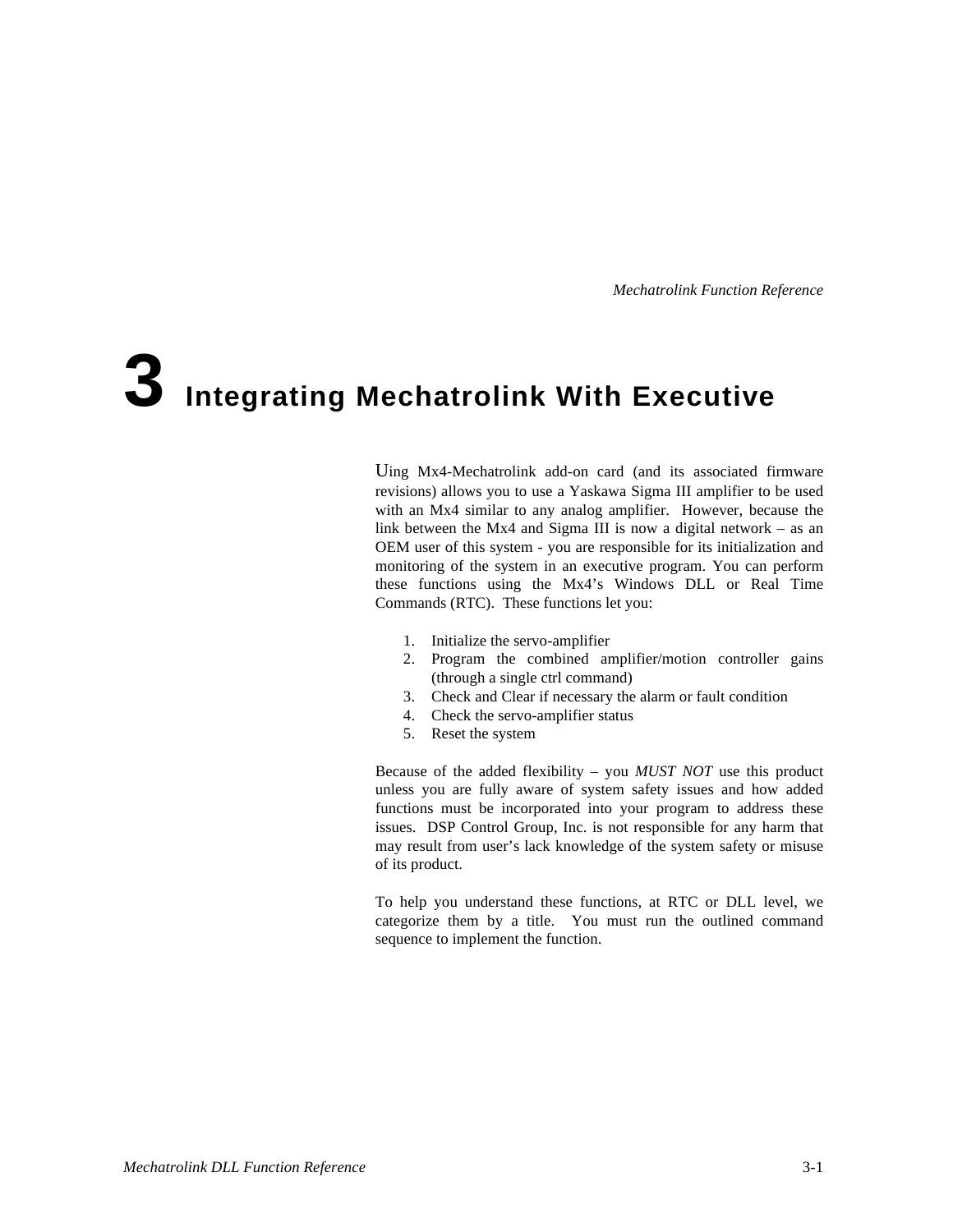### **Initialize Servo-amplifier**

#### **Read Alarm**

*MECH\_ALARM* …………………. (DLL – see conversion to RTC)

#### **Clear Alarm**

| <i>MECH CLRALARM</i> | $(DLL - see conversion to RTC)$ |
|----------------------|---------------------------------|
| <b>MECH FEEDBACK</b> | $(DLL - see conversion to RTC)$ |
| <i>MECH CLOOP</i>    | $(DLL - see conversion to RTC)$ |

#### **Reset System**

| MECH DISCONNECT | $(DLL - see conversion to RTC)$ |
|-----------------|---------------------------------|
| RESET           | (RTC or DLL)                    |

#### **Read Amplifier Status**

*MECH\_ALARM* ………….……. (DLL – see conversion to RTC)

### **Programing Amplifier Gains**

CTRL ………………………………(RTC or DLL)

Programming the familiar Mx4 control law RTC (CTRL) On an Mx4\_Mech add-on card option defines the entire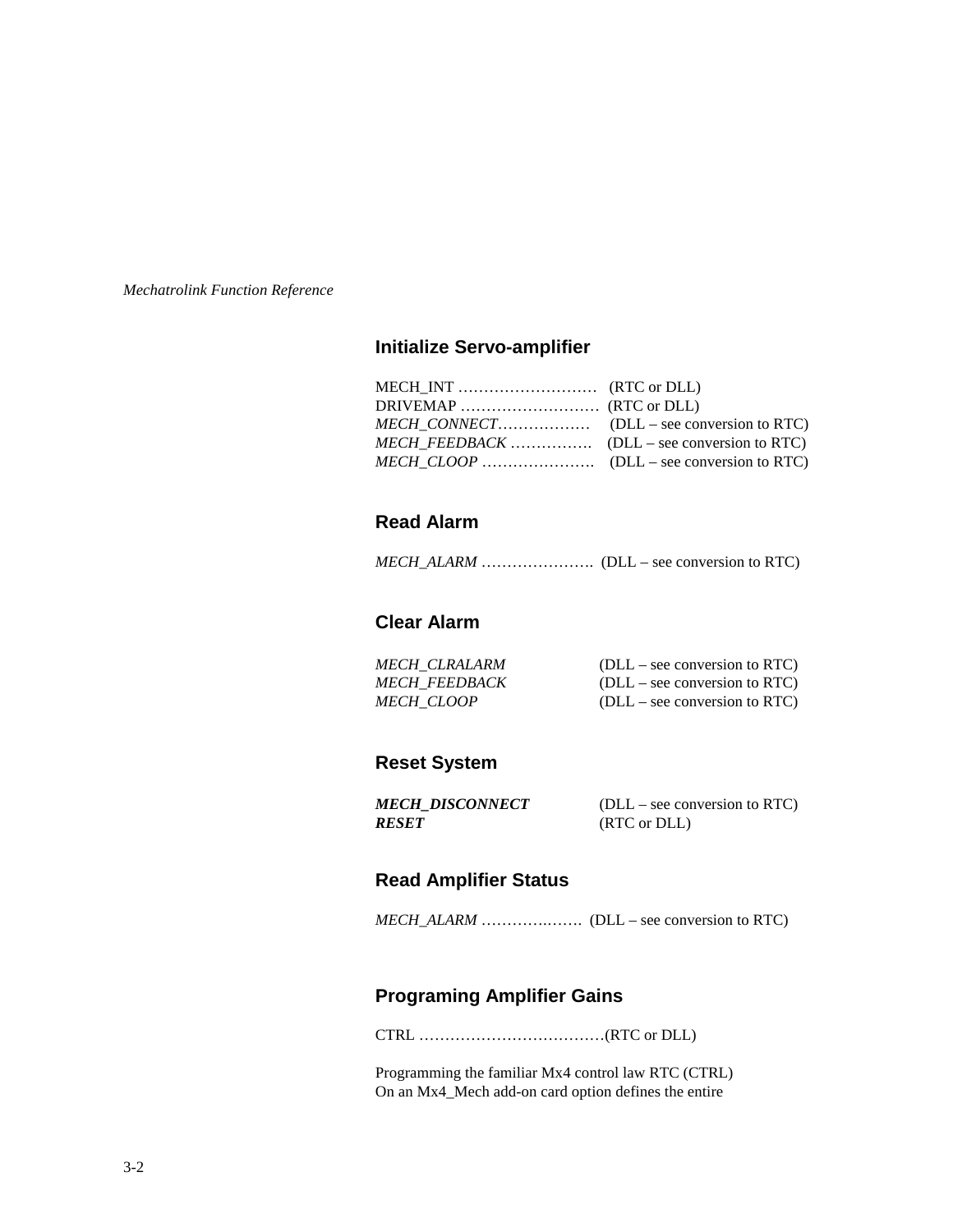tuning parameters. That is, one CTRL instruction provides combinecd tuning for both amplifier and motion controller.

## **Blocking Instructions To Get To The Amplifier**

*MECH\_BLOCK* ……………….. (RTC or DLL)

\_\_\_\_\_\_\_\_\_\_\_\_\_\_\_\_\_\_\_\_\_\_\_\_\_\_\_\_\_\_\_\_\_\_\_\_\_\_\_\_\_\_\_\_\_\_

The next section in this chapter provides information to convert a DLL function to its respective RTC sequence. If you are not a Windows 2000/98/XP user, this section helps you write your own driver.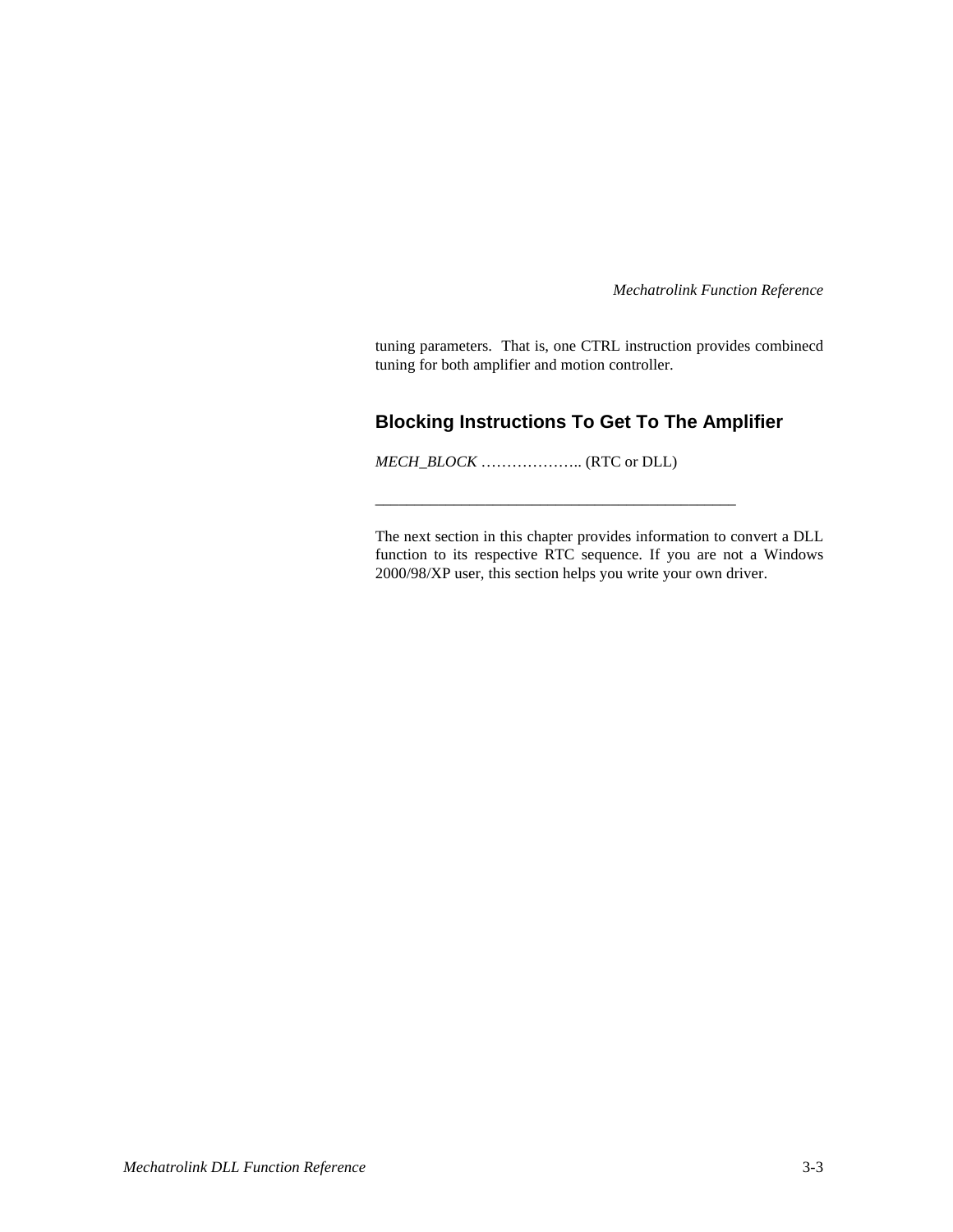## **Converting DLL Functions to RTC**

To properly initialize and enable a Mechatrolink drive connection, specific instruction sequences must be followed as was described in the previous section. The purpose of this section is to share necessary information on how each DLL function is constructed from a sequence of a RTCs. The variable n represents the axis.

#### **DLL Function To Initialize Amplifier**

To initialize a Mechatrolink connection, in addition to two RTCs, as described in previous section, the user must run three DLL commands. The following describes how these commands can be converted to RTC.

#### *MECH\_CONNECT*

MECH\_WRITE( n, 1, 0 ) MECH\_WRITE( n, 2, 0 ) MECH\_WRITE( n, 3, 0 ) MECH\_WRITE( $n, 4, 0$ ) MECH\_WRITE( n, 5, 0 ) MECH\_WRITE( n, 6, 0 ) MECH\_WRITE( n, 7, 0 ) MECH\_WRITE( n, 8, 0 ) MECH\_WRITE( $n, 9, 0$ ) MECH\_WRITE( n, 10, 0 ) MECH\_WRITE( n, 11, 0 ) MECH\_WRITE( n, 12, 0 )

MECH\_WRITE( n, 3, 0021h ) MECH\_WRITE( n, 4, 0001h ) MECH\_WRITE( n, 1, 000Eh )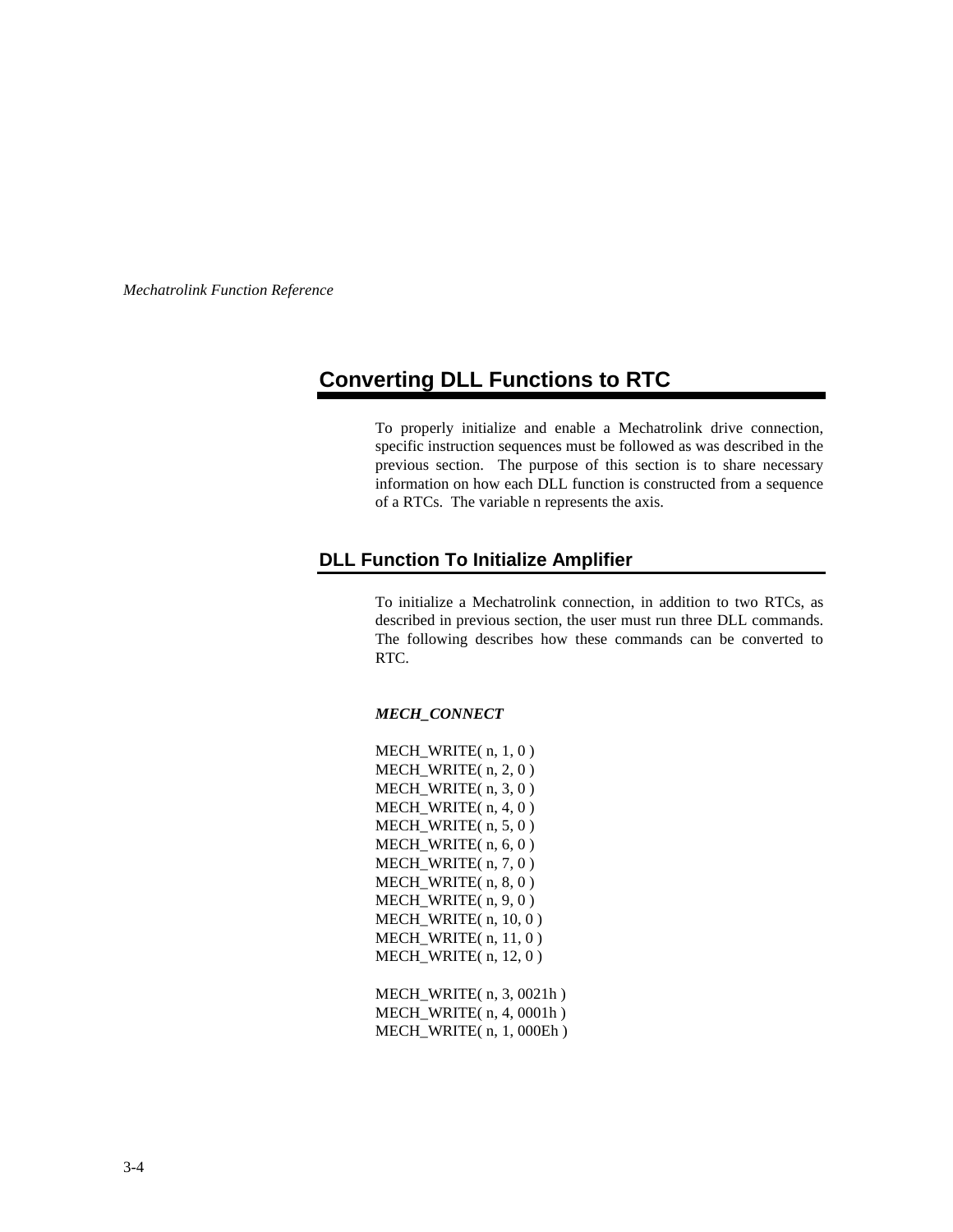#### *MECH\_FEEDBACK*

MECH\_WRITE( n, 1, 0 ) MECH\_WRITE( n, 2, 0 ) MECH\_WRITE( n, 3, 0 ) MECH\_WRITE( n, 4, 0 ) MECH\_WRITE( n, 5, 0 ) MECH\_WRITE( n, 6, 0 )

MECH\_WRITE( n, 3, 0824h ) MECH\_WRITE( n, 4, 1D02h) MECH\_WRITE( n, 1, 0002h )

*Run this PARREAD repeatedly until the returned value is 0002h.* PARREAD( 41h, n, 01h )

MECH\_WRITE( n, 3, 0000h ) MECH\_WRITE( n, 4, 0000h ) MECH\_WRITE( n, 1, 0000h )

MECH\_WRITE( n, 3, 0825h ) MECH\_WRITE( n, 4, 0302h ) MECH\_WRITE( n, 1, 0002h )

*Run this PARREAD repeatedly until the returned value is 0002h.* PARREAD( 41h, n, 01h )

MECH\_WRITE( n, 3, 0000h ) MECH\_WRITE( n, 4, 0000h ) MECH\_WRITE( n, 1, 0000h )

MECH\_WRITE( n, 7, 00FEh ) MECH\_WRITE( n, 1, 0030h )

*Run this PARREAD repeatedly until the returned value is 0030h.* PARREAD( 41h, n, 01h )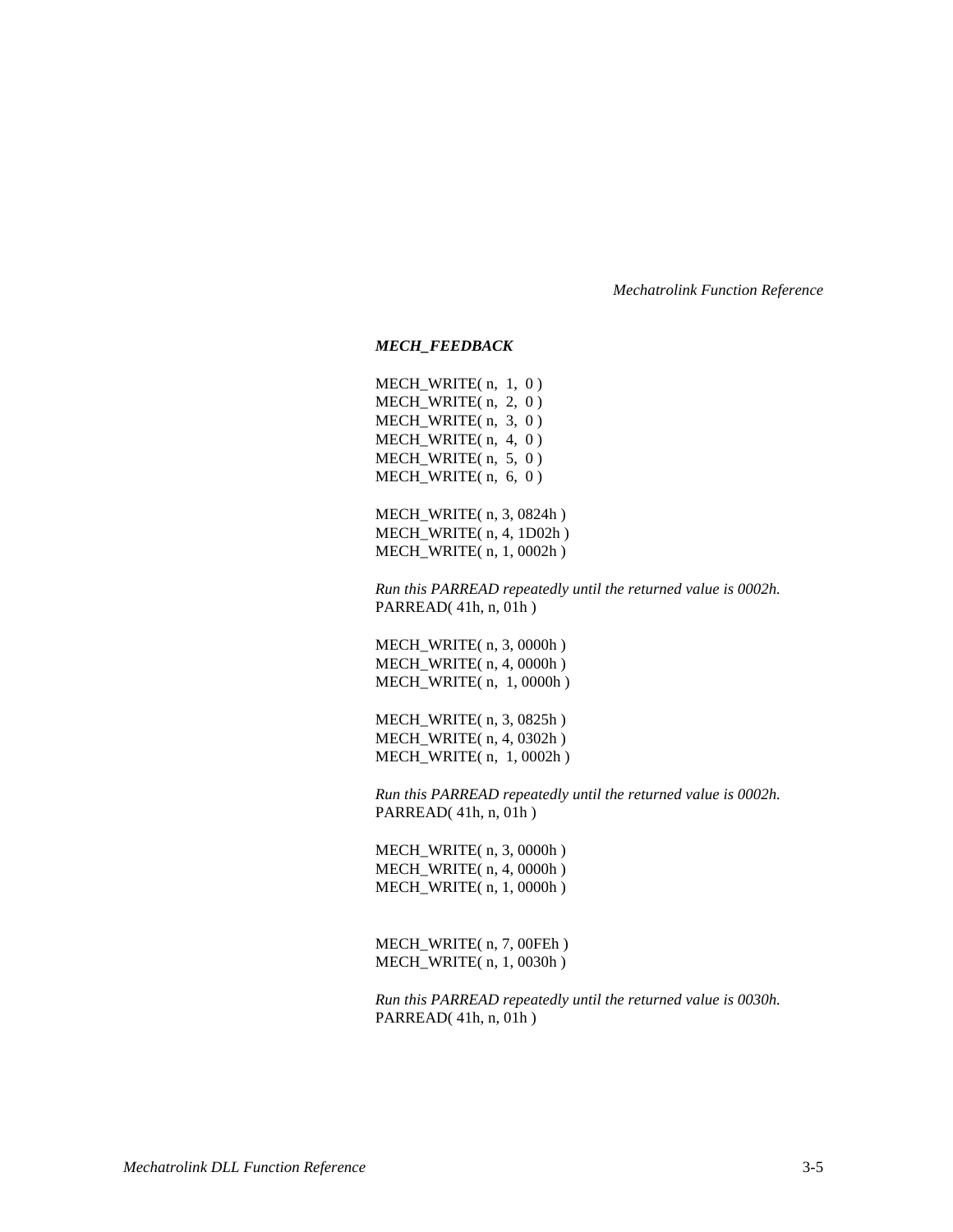*MECH\_CLOOP*

MECH\_WRITE( n, 1, 0 ) MECH\_WRITE( n, 2, 0 ) MECH\_WRITE( n, 3, 0 ) MECH\_WRITE( n, 4, 0) MECH\_WRITE( n, 5, 0 ) MECH\_WRITE( n, 6, 0 )

MECH\_WRITE( n, 1, 0031h )

*Run this PARREAD repeatedly until the returned value is 0031h.* PARREAD( 41h, n, 01h )

MECH\_WRITE( n, 1, 0000h ) MECH\_WRITE( n, 1, 0035h );

*Run this PARREAD repeatedly until the returned value is 0035h.* PARREAD( 41h, n, 01h )

#### **DLL/RTC Function To Block Instructions**

Once the above routines have been completed for all Mechatrolink drives, and before any motion is begun, the user should run the MECH\_BLOCK RTC. This prevents accidental modification of the Mechatrolink data buffer, which could cause corruption of motion commands.

#### **DLL Function To Reset System**

To reset a Mechatrolink system, the user should bring motion on all drives to a halt, and unblock the system using the MECH\_BLOCK RTC. Then the following sequence should be run to disconnect all drives.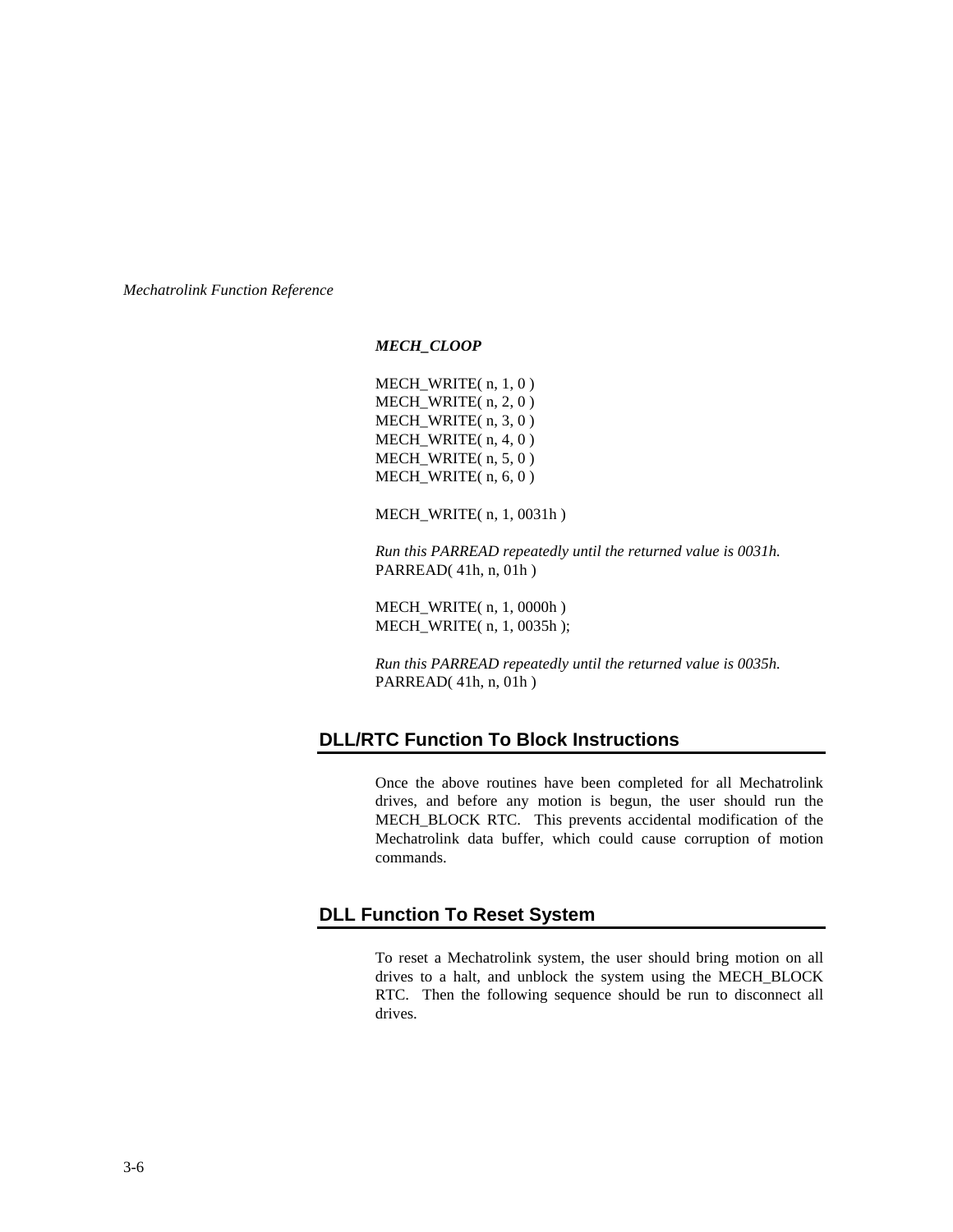*MECH\_DISCONNECT*

MECH\_WRITE( n, 1, 0 ) MECH\_WRITE( n, 2, 0 ) MECH\_WRITE( n, 3, 0 ) MECH WRITE $(n, 4, 0)$ MECH\_WRITE( n, 5, 0 ) MECH\_WRITE( n, 6, 0 ) MECH\_WRITE( n, 7, 0 ) MECH\_WRITE( n, 8, 0 ) MECH\_WRITE( n, 9, 0) MECH\_WRITE( n, 10, 0 ) MECH WRITE $(n, 11, 0)$ MECH\_WRITE( n, 12, 0 )

MECH\_WRITE( n, 3, 0021h ) MECH\_WRITE( n, 4, 0001h ) MECH\_WRITE( n, 1, 000Fh )

*Run this PARREAD repeatedly until the returned value is 000Fh.* PARREAD( 41h, n, 01h )

#### **DLL Function To Read Alarm**

#### *MECH\_ALARM*

Mechatrolink drives provide error data for a variety of fault conditions. This data is displayed as an alarm number on the seven-segment display on the front of the drive, and is also made available to the host system over the Mectrolink network.

To determine if an error has been returned, the user should run the following RTC command:

#### PARREAD( 41h, n, 2 ).

If the least significant bit of the returned word is set, an alarm is present. The user should then run the following command to determine the alarm number: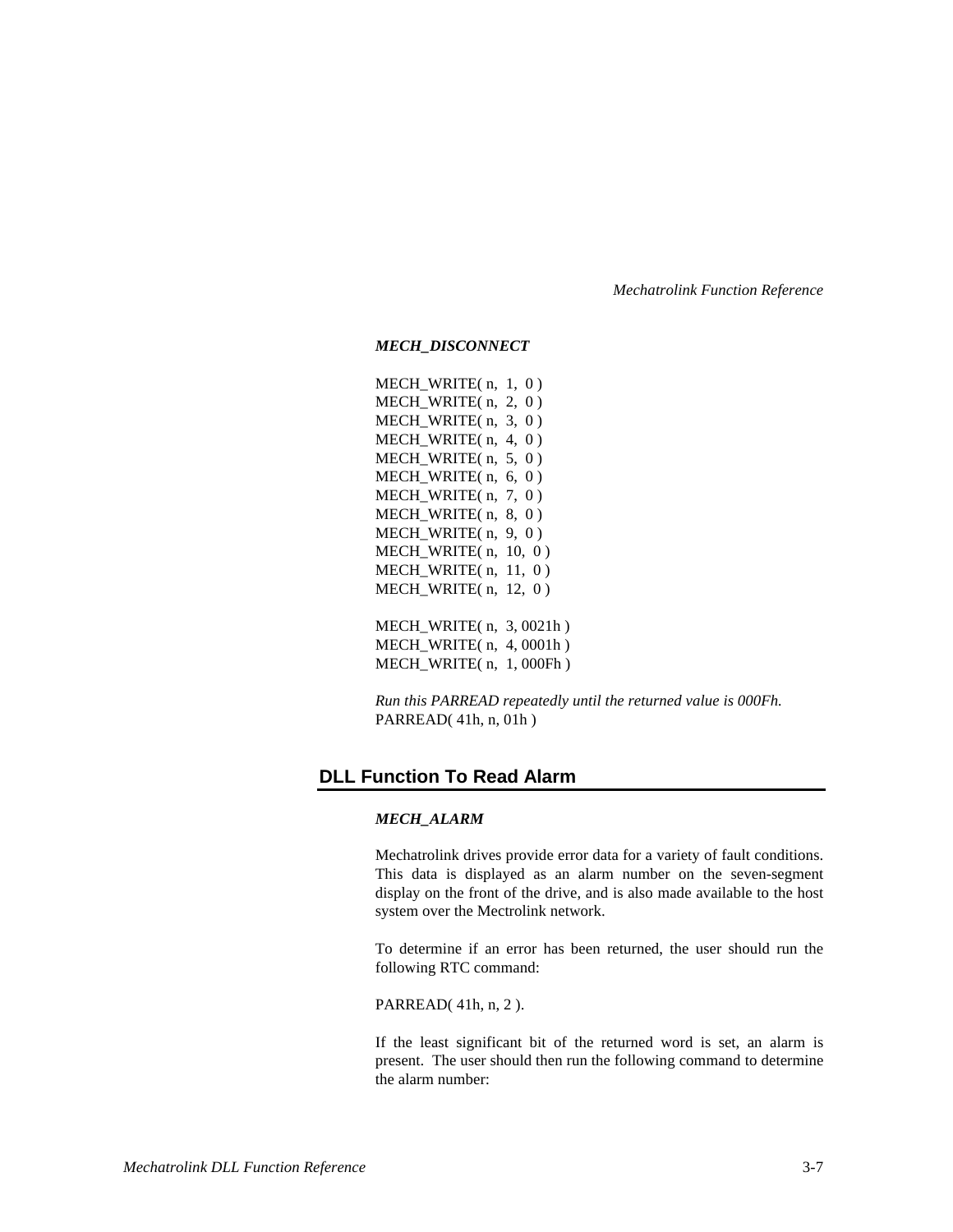PARREAD( 41h, n, 1 ).

The high byte of the returned word contains the high two digits of the alarm number in binary coded decimal format.

#### **DLL Function To Clear Alarm**

#### *MECH\_CLRALARM*

To clear an alarm, all axes are to be brought to a stop, the system is unblocked using the MECH\_BLOCK RTC, and the following sequence is run.

MECH\_WRITE( n, 1, 0 ) MECH\_WRITE( n, 2, 0 ) MECH\_WRITE( n, 3, 0 ) MECH\_WRITE( n, 4, 0 ) MECH\_WRITE( n, 5, 0 ) MECH\_WRITE( n, 6, 0 )

*Run Mechatrolink disconnect command.* MECH\_WRITE( n, 1, 0006h )

*Run this PARREAD repeatedly until the returned value is 0006h.* PARREAD (41h, n, 01h )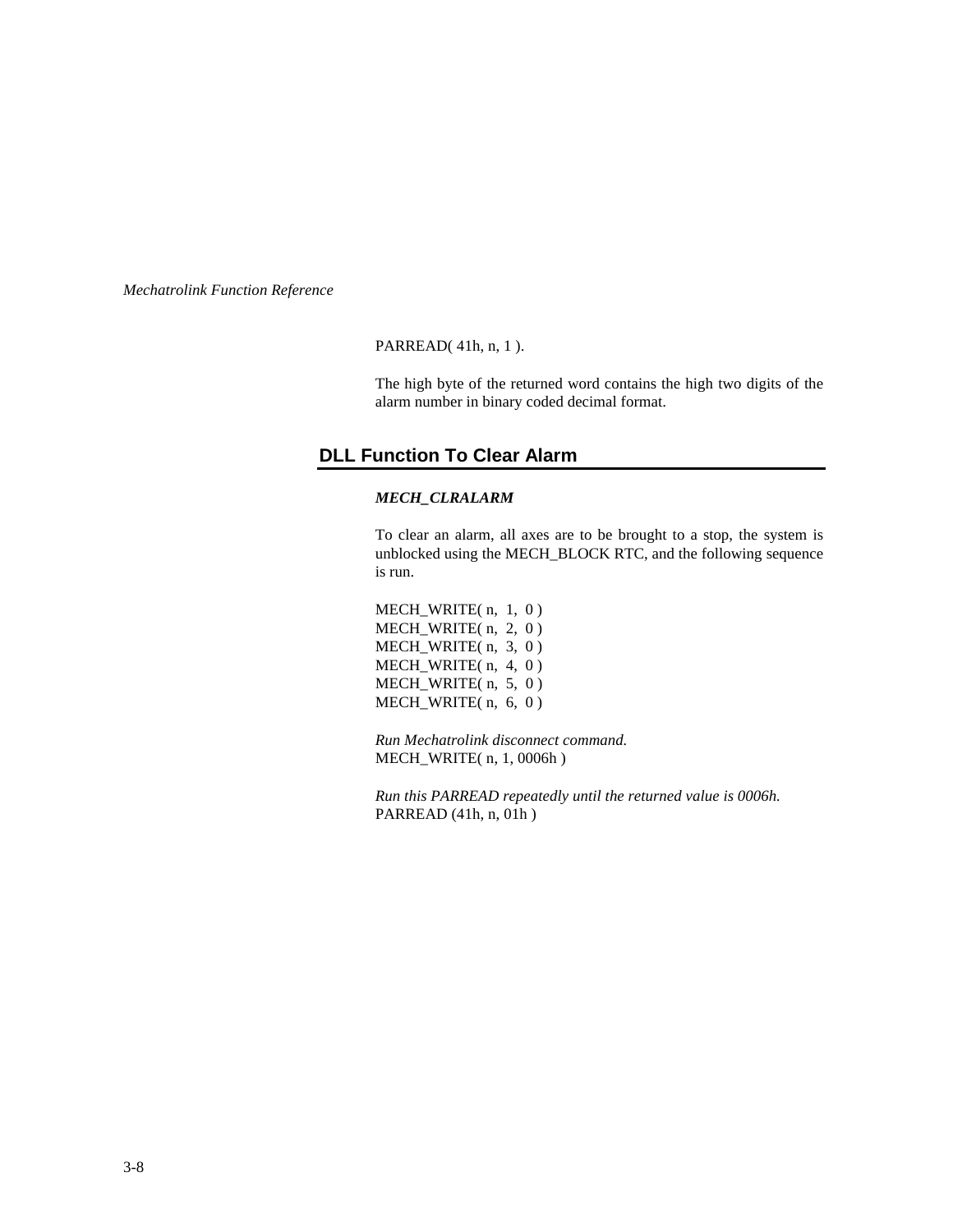### **MECH\_ALARM** (a DLL Function)

| <b>FUNCTION</b> | Read status and return alarm code if one occurred |  |  |
|-----------------|---------------------------------------------------|--|--|
|                 |                                                   |  |  |

**SYNTAX** MECH\_ALARM n, status, error

If used as a function, the function will return (long) zero if successful, nonzero if error.

#### **ARGUMENTS**

| n      |                                                        | long value specifying the axis                          |  |
|--------|--------------------------------------------------------|---------------------------------------------------------|--|
| status |                                                        | pointer to long value status returned from Mechatrolink |  |
| error  | pointer to long value error returned from Mechatrolink |                                                         |  |
|        | $error = 0$                                            | No alarm                                                |  |
|        | error                                                  | Mechatrolink alarm code                                 |  |

#### **DESCRIPTION**

This command gets the status word from a Mechatrolink drive and returns the alarm code if one occurred.

SEE ALSO MECH CLRALARM, MECH\_INIT, DRIVEMAP, MECH\_CONNECT

#### **APPLICATION**

#### **Command Sequence Example**

1) MECH\_INIT command is required before running this instruction.

2) DRIVEMAP command is required before running this instruction.

3) MECH\_CONNECT command is required before running this instruction.

#### **EXAMPLE**

Read the status word and alarm code from Mechatrolink for axis 2.

MECH\_ALARM 2, &STATUS, &ERROR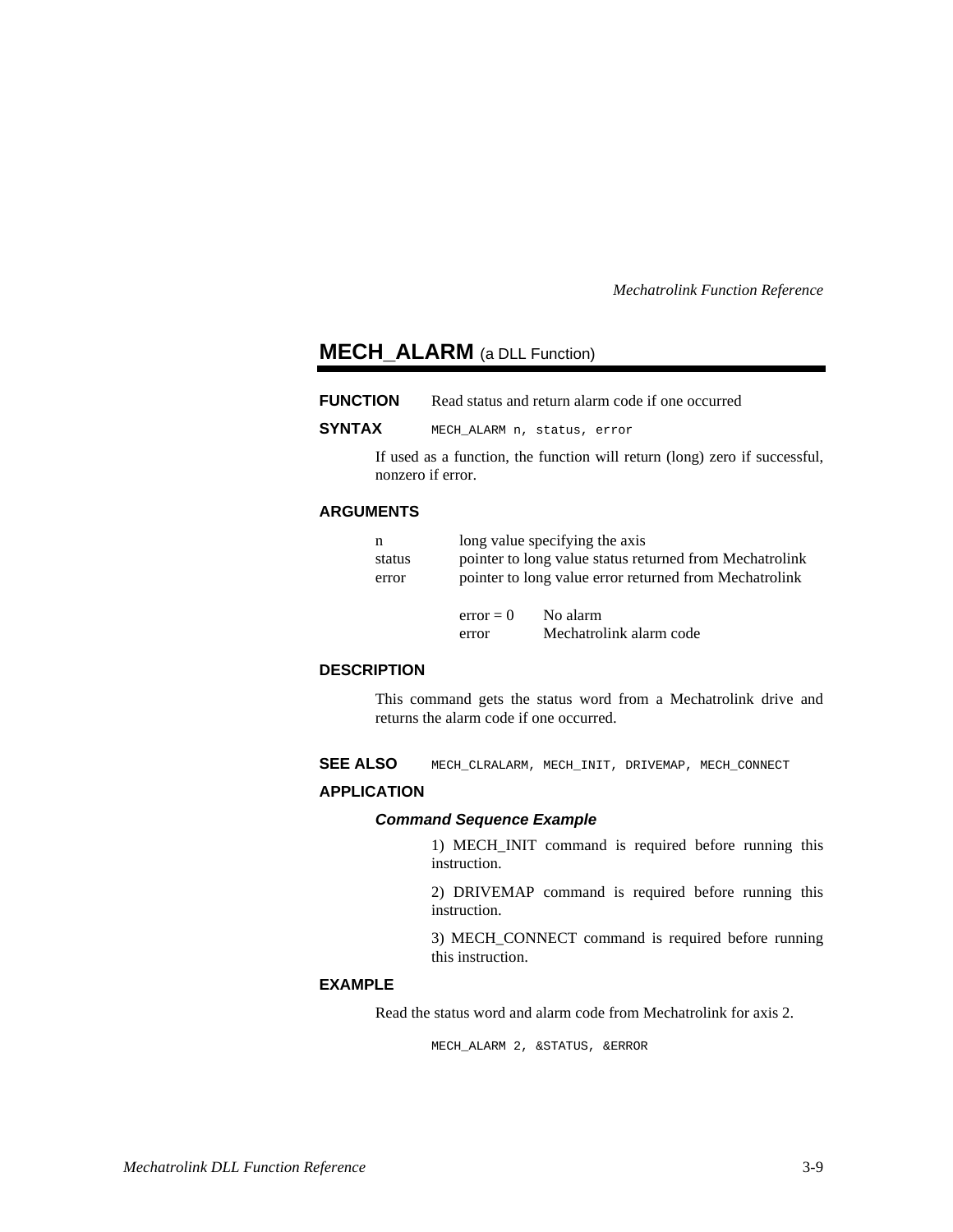## **MECH\_CLRALARM** (a DLL Function)

| <b>FUNCTION</b> | Clears Mechatrolink alarm |
|-----------------|---------------------------|
|-----------------|---------------------------|

**SYNTAX** MECH\_CLRALARM n

If used as a function, the function will return (long) zero if successful, nonzero if error.

#### **ARGUMENTS**

n long value specifying the axis

#### **DESCRIPTION**

This command will clear an alarm on a Mechatrolink drive.

SEE ALSO MECH ALARM, MECH INIT, DRIVEMAP, MECH CONNECT

#### **APPLICATION**

#### **Command Sequence Example**

1) MECH\_INIT command is required before running this instruction.

2) DRIVEMAP command is required before running this instruction.

3) MECH\_CONNECT command is required before running this instruction.

#### **EXAMPLE**

Clear alarm on axis 2.

MECH\_CLRALARM 2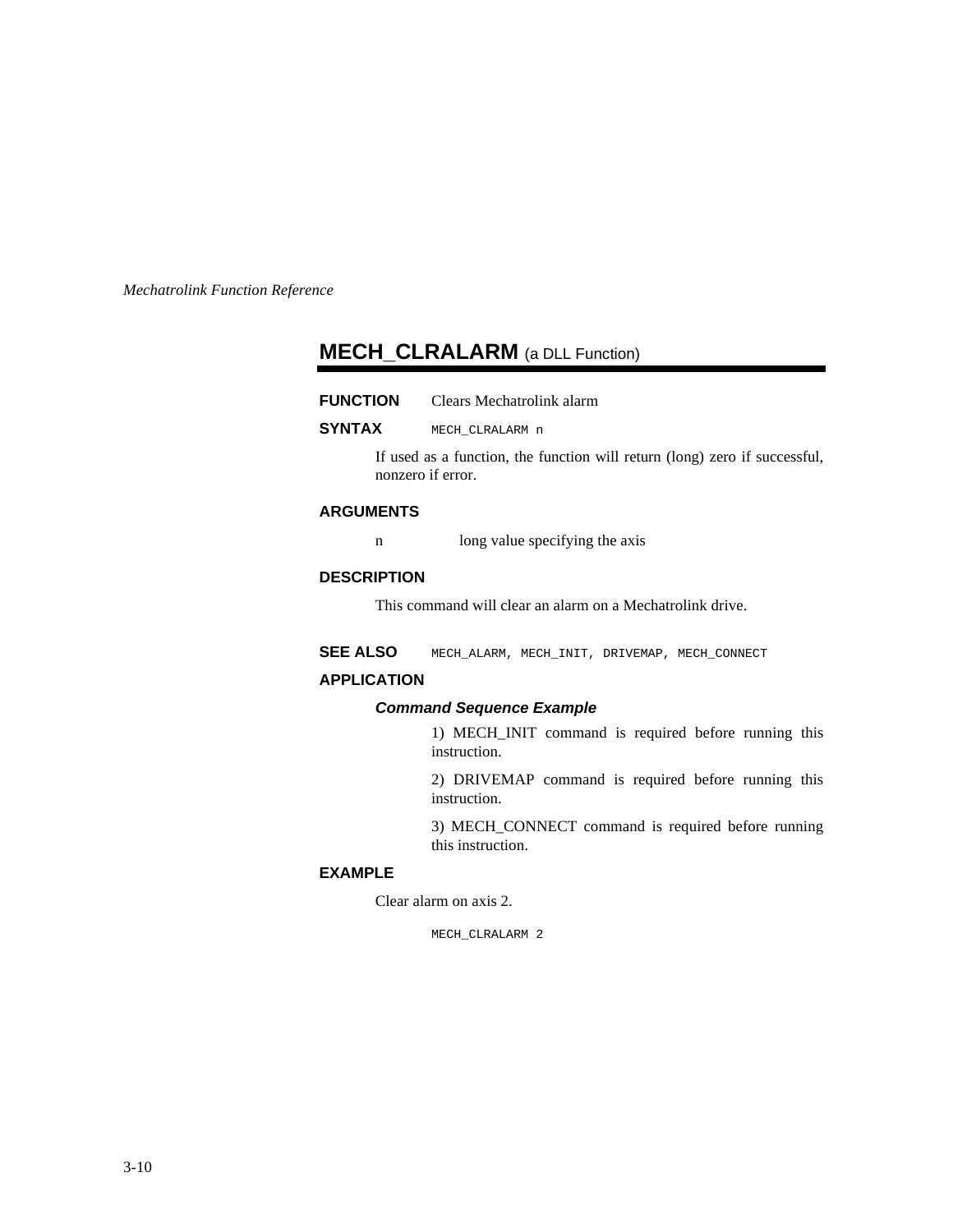### **MECH\_INIT** (a DLL Function)

#### **FUNCTION** Enables Mechatrolink syetm

#### **SYNTAX** MECH\_INIT

If used as a function, the function will return a (long) zero if successful, nonzero if error.

#### **ARGUMENTS**

none

#### **DESCRIPTION**

This command enables the Mechatrolink system for all axes in a system using an Mx4 system. It must always be sent before any other Mechatrolink commands.

**SEE ALSO** DRIVEMAP, MECH SCALE, MECH\_BLOCK

#### **APPLICATION**

A necessary function before all Mechatrolink commands.

#### **Command Sequence Example**

No preparation is required before running this instruction.

#### **EXAMPLE**

Enable the Mechatrolink system for all axes.

MECH\_INIT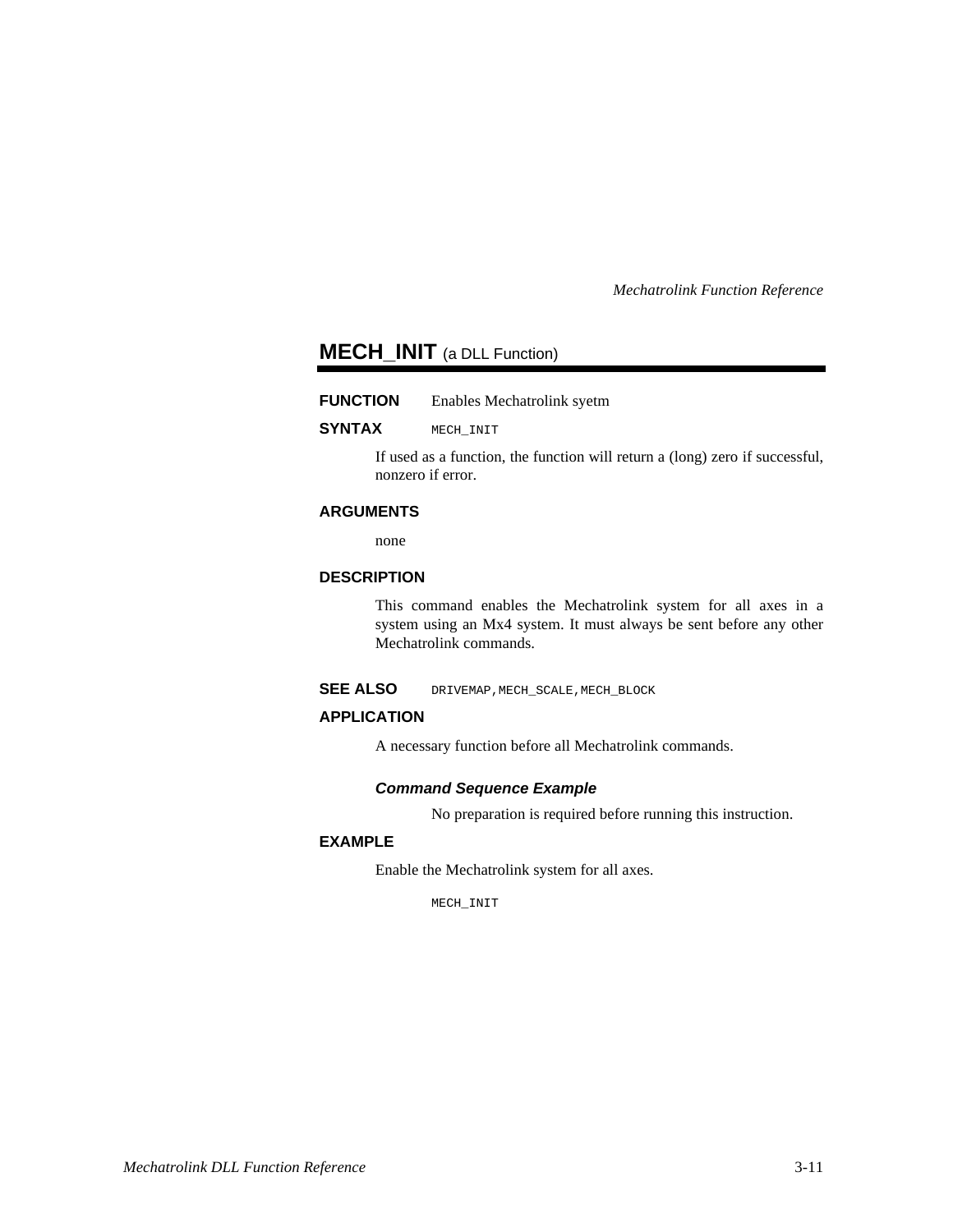## **DRIVEMAP** (DLL Function also see RTC)

| <b>FUNCTION</b> | Maps an axis number to a Mechatrolink drive number |
|-----------------|----------------------------------------------------|
| <b>SYNTAX</b>   | DRIVEMAP n, drv                                    |

If used as a function, the function will return (long) zero if successful, nonzero if error.

#### **ARGUMENTS**

|     | long value specifying the axis to be mapped         |
|-----|-----------------------------------------------------|
| drv | byte value specifying the Mechatrolink drive number |

#### **DESCRIPTION**

This command must be executed for each axis connected to a Mechatrolink drive. To unmap a drive set the drive number to zero.

Note – the axis and drive numbers are commonly the same. A drive number is what is set on the front pannel of a Yaskawa Sigma drive via a rotary numerically marked switch. So, if this switch is set to 3, the drive value, drv is equal to 3 and you may use the same value (i.e. 3) for n. This command must be used after MECH\_INIT.

**SEE ALSO** MECH\_INIT, MECH\_SCALE, MECH\_BLOCK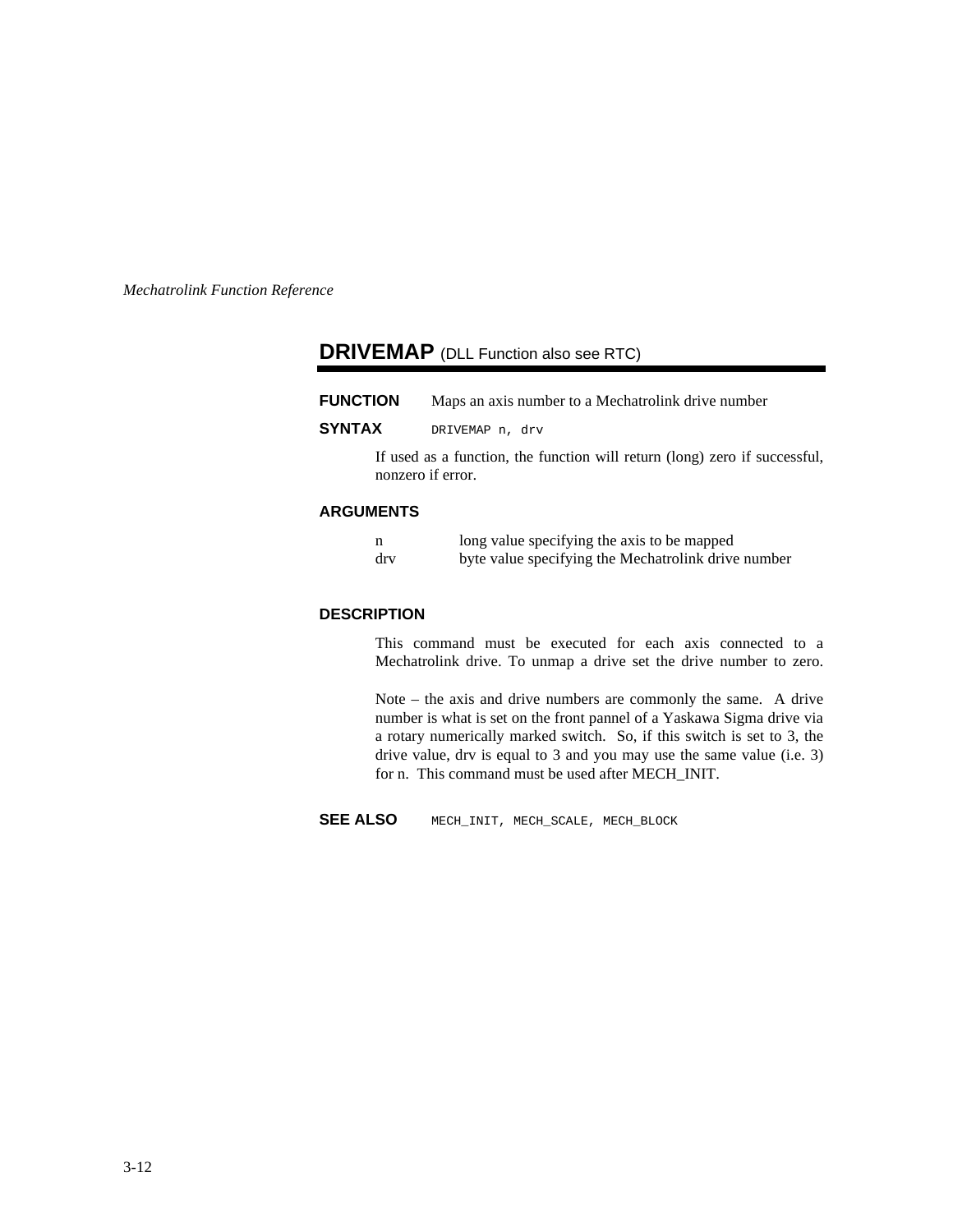## **DRIVEMAP** cont.

#### **APPLICATION**

A necessary function before a Mechatrolink command can be send to a drive.

#### **Command Sequence Example**

1) MECH\_INIT command is required before running this instruction.

#### **EXAMPLE**

Map axes 1 and 3 to Mechatrolink drive numbers 4 and 10. Also, unmap axis 2, which would return it to normal mode.

```
BEGIN_RTC
        DRIVEMAP 1, 4
        DRIVEMAP 2, 0
        DRIVEMAP 3, 10
END_RTC
```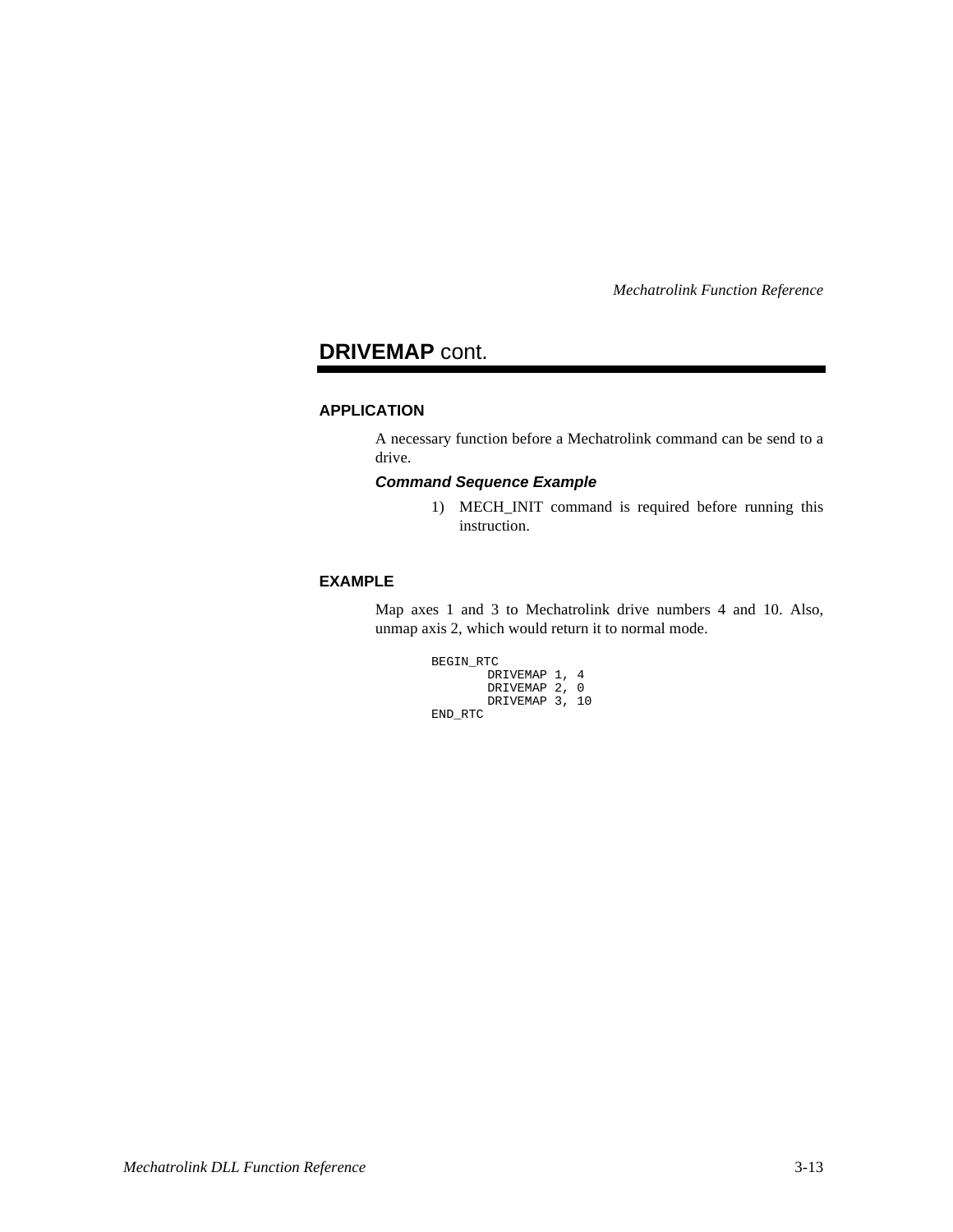## **MECH\_BLOCK** (a DLL Function also see RTC)

| <b>FUNCTION</b> | Blocks any new Mechatrolink command |
|-----------------|-------------------------------------|
| <b>SYNTAX</b>   | MECH BLOCK n, blk                   |

If used as a function, the function will return a (long) zero if successful and nonzero if drive error.

#### **ARGUMENTS**

| n   |               | long value specifying the axis number |  |
|-----|---------------|---------------------------------------|--|
| blk |               | byte value block code                 |  |
|     |               |                                       |  |
|     | $h$ l $k = 0$ | Mechatrolink block disabled           |  |
|     | $h$ l $k = 1$ | Mechatrolink block enabled            |  |

#### **DESCRIPTION**

This command is used to block some of the Mechatrolink commands so that those commands may not be accidentally executed. The user is responsible to disable the block command in order to execute one of the commands listed below (SEE ALSO).

**SEE ALSO** MECH\_CLOOP, MECH\_CLRALARM, MECH\_ENCO, MECH\_CONNECT, MECH\_DISCONNECT, CTRL

#### **APPLICATION**

A necessary function to prevent the accidental change of parameters during Mechatrolink operation. This should be used before any motion commands are sent.

#### **Command Sequence Example**

No preparation is required before running this instruction.

#### **EXAMPLE**

Enable the Mechatrolink command blocking for axes 3 and 4. Also disable the Mechatrolink command blocking for axis 1.

```
BEGIN_RTC
       MECH_BLOCK 1, 0
       MECH_BLOCK 3, 1
       MECH_BLOCK 4, 1
END_RTC
```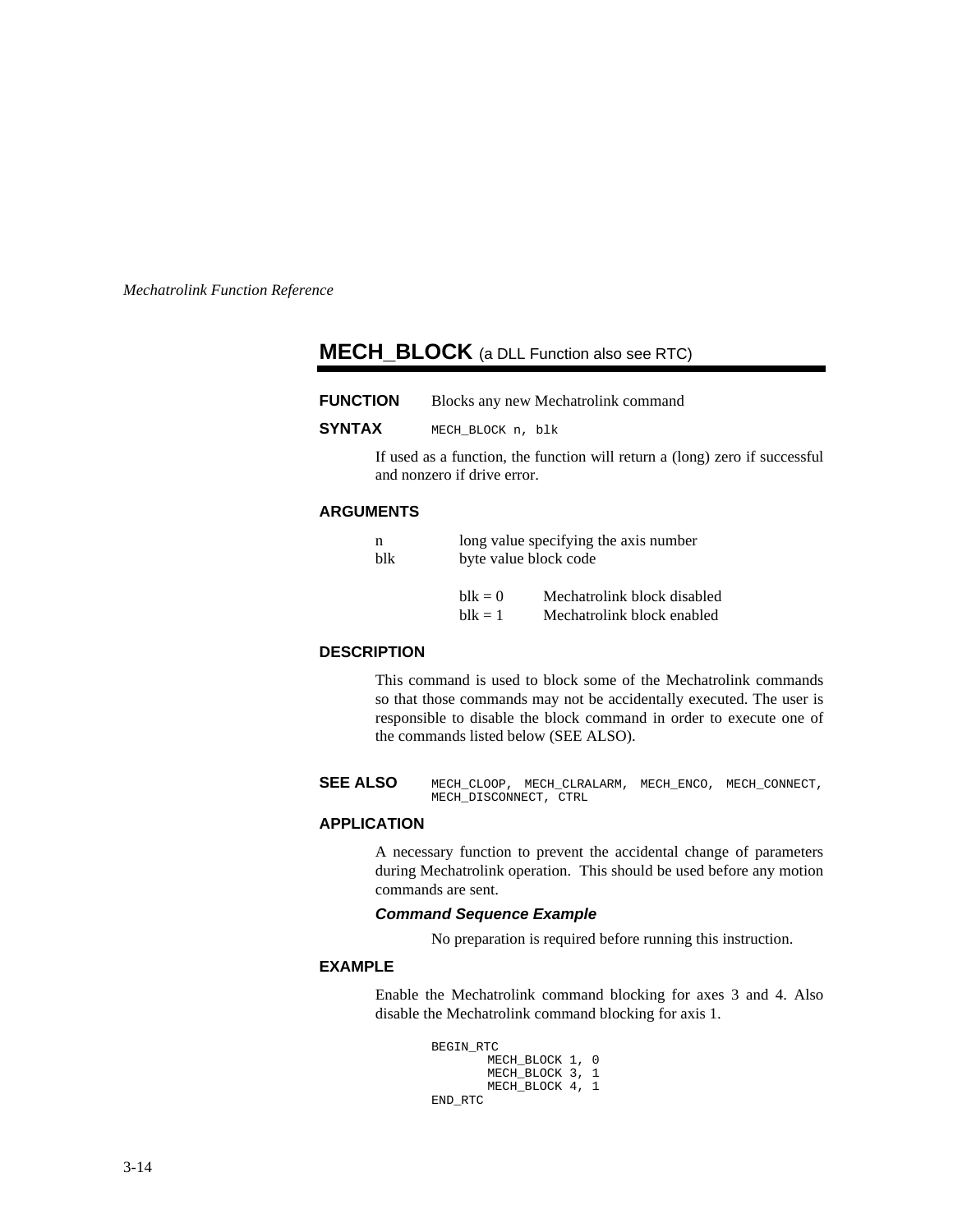## **MECH\_INIT** (an RTC Function)

| <b>FUNCTION</b>               | Mechatrolink Enable      |
|-------------------------------|--------------------------|
| <b>DPR ORDER</b> command code |                          |
| <b>USAGE</b>                  | Host (command code: 91h) |
| <b>ARGUMENTS</b>              |                          |

none

#### **DESCRIPTION**

This command enables the Mechatrolink system for all axes in the Mx4 firmware. It must be send before any other Mechatrolink commands.

**SEE ALSO** DRIVEMAP, MECH\_WRITE, MECH\_BLOCK

#### **EXAMPLE**

No arguments needed.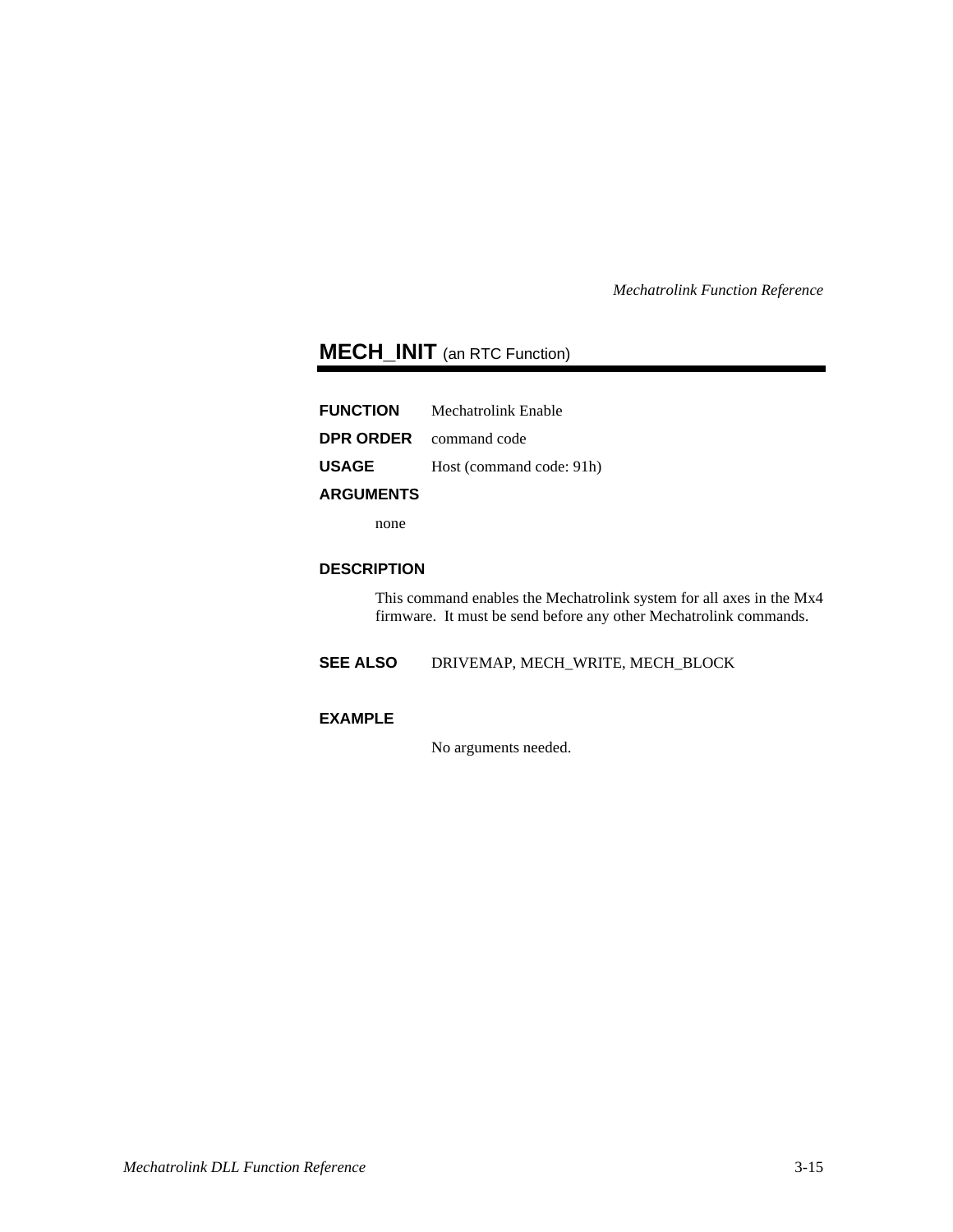## <span id="page-24-0"></span>**DRIVEMAP** (an RTC Function)

| <b>FUNCTION</b>  | Map an Axis to a Mechatrolink Drive Number                |
|------------------|-----------------------------------------------------------|
| DPR ORDER        | command code, $n$ , drv <sub>1</sub> , , drv <sub>4</sub> |
| USAGE            | Host (command code: 92h)                                  |
| <b>ARGUMENTS</b> |                                                           |
| n                | a single byte, bit coding the axes involved               |

#### $\text{div}_x$  a single byte value the drive number to map to axis x

#### **DESCRIPTION**

This command must be executed for each axis connected to a Mechatrolink drive. It maps a Mx4 axis number to a Mechatrolink drive number. This allows the normal motion commands to be executed without any modification. To unmap an axis, send a drive number of zero.

#### **SEE ALSO** MECH\_INIT, MECH\_WRITE, MECH\_BLOCK

#### **EXAMPLE**

Set the axes 1 and 3 to Mechatrolink drive numbers 1 and 4.

| $\rm{d}rv_1$ |   |   |
|--------------|---|---|
| $\rm{d}rv_3$ | - | Δ |

The values of the RTC arguments are:

| n              | 05h             |
|----------------|-----------------|
| $\rm{d}rv_1$   | 01 <sub>h</sub> |
| $\frac{dr}{v}$ | 04h             |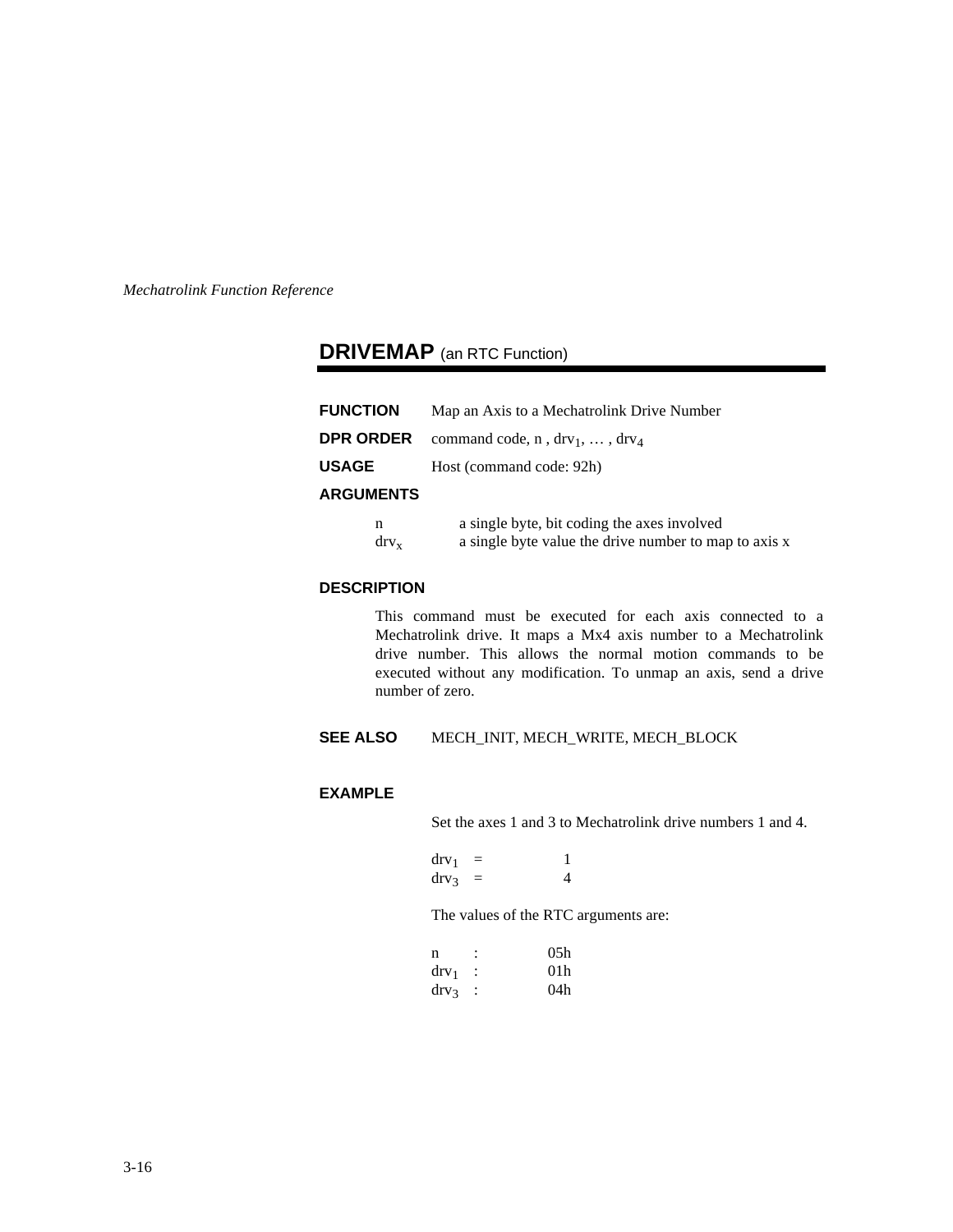## <span id="page-25-0"></span>**MECH\_BLOCK** (an RTC Function)

| <b>FUNCTION</b>  | Map an Axis to a Mechatrolink Drive Number  |  |
|------------------|---------------------------------------------|--|
| DPR ORDER        | command code, n, $blk_1, \ldots, blk_4$     |  |
| USAGE            | Host (command code: 95h)                    |  |
| <b>ARGUMENTS</b> |                                             |  |
| n                | a single byte, bit coding the axes involved |  |

|           |               | $\alpha$ single $\beta$ yte, on countg the axes involved |
|-----------|---------------|----------------------------------------------------------|
| $blk_{x}$ |               | a single byte value block code                           |
|           | $h$ l $k = 0$ | Mechatrolink block disabled                              |
|           | $hlk = 1$     | Mechatrolink block enabled                               |

#### **DESCRIPTION**

This command is used to block some of the Mechatrolink commands so that those commands may not be accidentally executed. The user is responsible to disable the block command in order to execute one of the commands listed below (SEE ALSO).

**SEE ALSO** MECH\_WRITE

#### **EXAMPLE**

Enable the Mechatrolink command blocking for axis 2 and disable the Mechatrolink command blocking for axis 1.

| blk <sub>1</sub> | 0 |
|------------------|---|
| blk <sub>2</sub> |   |

The values of the RTC arguments are:

| n                |                      | 03h |
|------------------|----------------------|-----|
| blk <sub>1</sub> | ÷                    | 00h |
| blk2             | $\ddot{\phantom{1}}$ | 01h |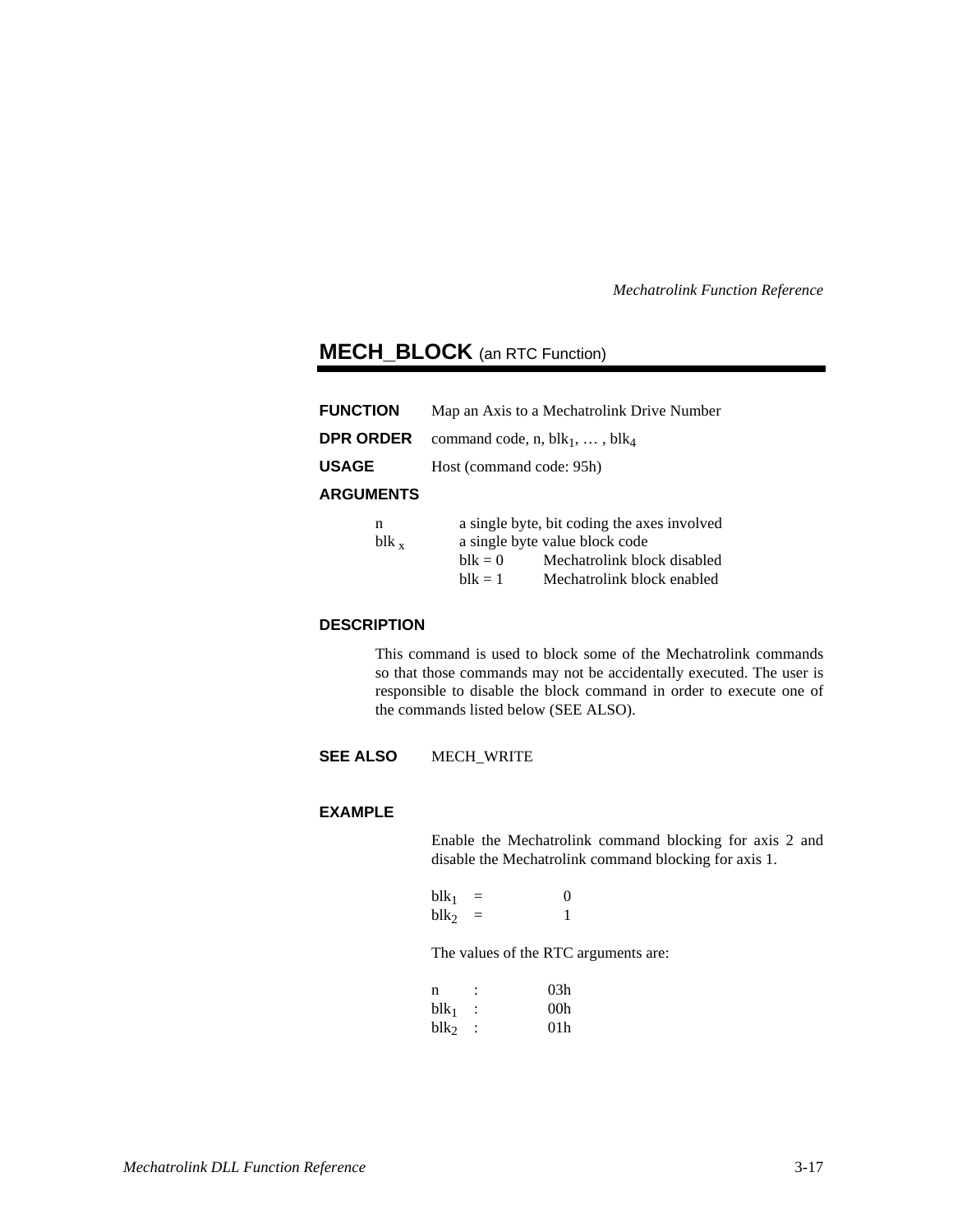## **MECH\_WRITE** (an RTC Function)

| <b>FUNCTION</b>  | Write a word to Mechatrolink transmit buffer |
|------------------|----------------------------------------------|
| DPR ORDER I      | command code, n, offset, value               |
| USAGE            | Host (command code: 93h)                     |
| <b>ARGUMENTS</b> |                                              |
| n                | a single byte, bit coding the axes involved  |

| __     |                                                               |
|--------|---------------------------------------------------------------|
| offset | a single byte the offset to write in the axis transmit buffer |
| value  | a single word the value to write into the transmit buffer     |

#### **DESCRIPTION**

This command is used to write a word to the Mechatrolink transmit buffer. It is used to send Mechatrolink commands (See Mechatrolink User Guide for command format) to the drive that is mapped an axis.

**SEE ALSO** DRIVEMAP, MECH\_INIT, MECH\_BLOCK

#### **EXAMPLE**

For the Mechatrolink drive mapped to axis 1 write 0Fh to offset 2.

| $offset =$ |     |
|------------|-----|
| value $=$  | 0Fh |

The values of the RTC arguments are:

| n       | 01 <sub>h</sub> |
|---------|-----------------|
| offset: | 02 <sub>h</sub> |
| value:  | 0Fh             |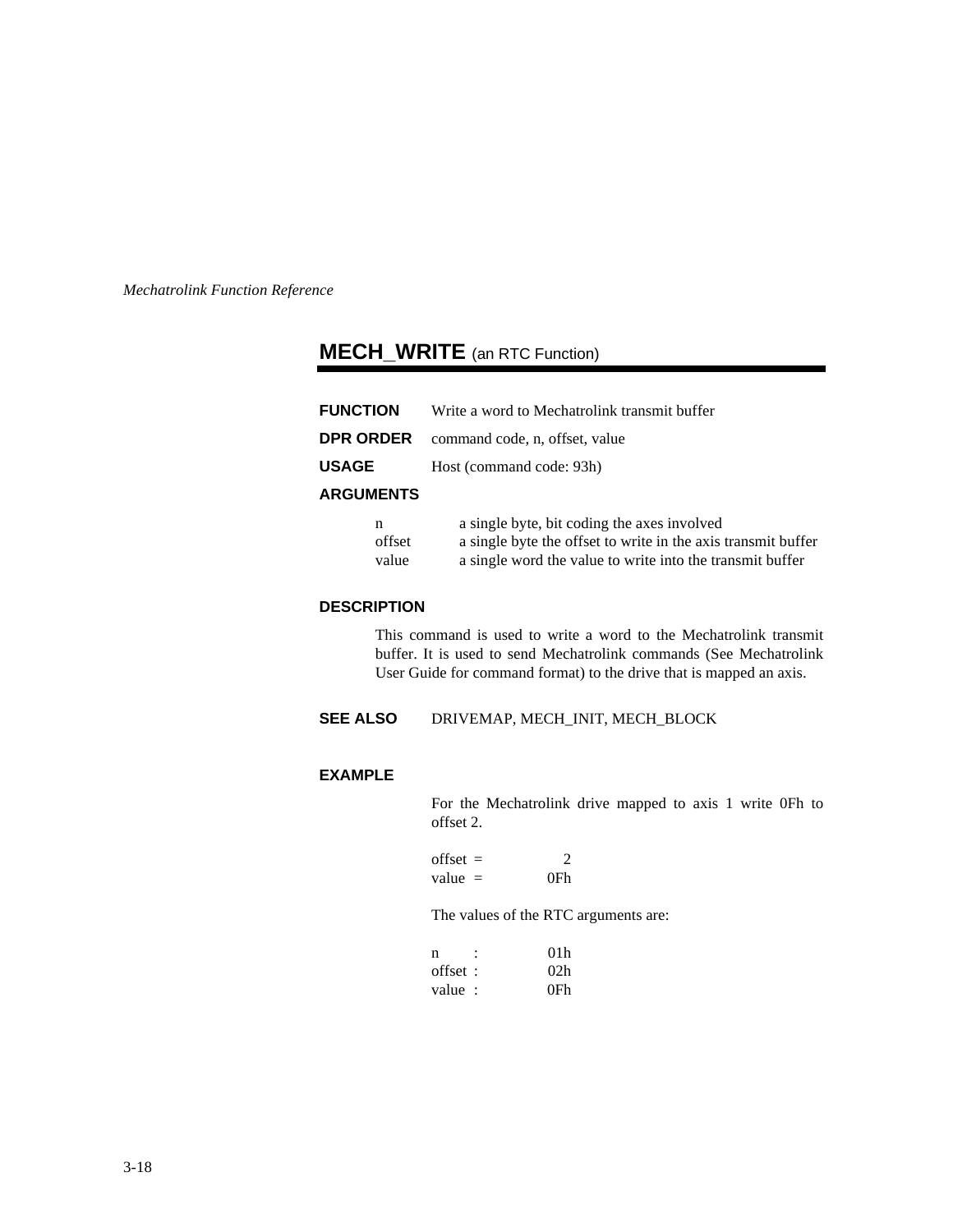## **PARREAD** (an RTC Function)

| <b>FUNCTION</b>  | Parameter Readback         |                                                                                                                                                 |  |
|------------------|----------------------------|-------------------------------------------------------------------------------------------------------------------------------------------------|--|
| <b>DPR ORDER</b> | command code, n, m, offset |                                                                                                                                                 |  |
| <b>USAGE</b>     | Host (command code: 5Eh)   |                                                                                                                                                 |  |
| <b>ARGUMENTS</b> |                            |                                                                                                                                                 |  |
| n                |                            | a single byte, which indicates the parameters to echo.                                                                                          |  |
|                  | $n=40h$<br>$n=42h$         | Read word from Mechatrolink transmit buffer<br>$n=41h$ Read word from Mechatrolink receive buffer<br>Drive mapping for axes $1, 2, 3$ , and $4$ |  |
| m                |                            | a byte value, which codes the axis, involved                                                                                                    |  |
| offset           |                            | a byte value the offset to read                                                                                                                 |  |
|                  |                            |                                                                                                                                                 |  |

#### **DESCRIPTION**

Upon the execution of this command, Mx4 echoes the desired parameters to DPR locations 0B8h - 0BFh. "m" is echoed to DPR location 0B7h if the parameters are ready in the DPR. Parameters may take more than 5ms to echo back to the DPR. Host can use the following algorithm:

- 1. write m to DPR location 3C3h
- 2. write 0 to DPR location 0B7h
- 3. write RTC command code to DPR location 3C2h
- 4. poll DPR location 0B7h until m is echoed read the data from DPR location 0B8h - 0BFh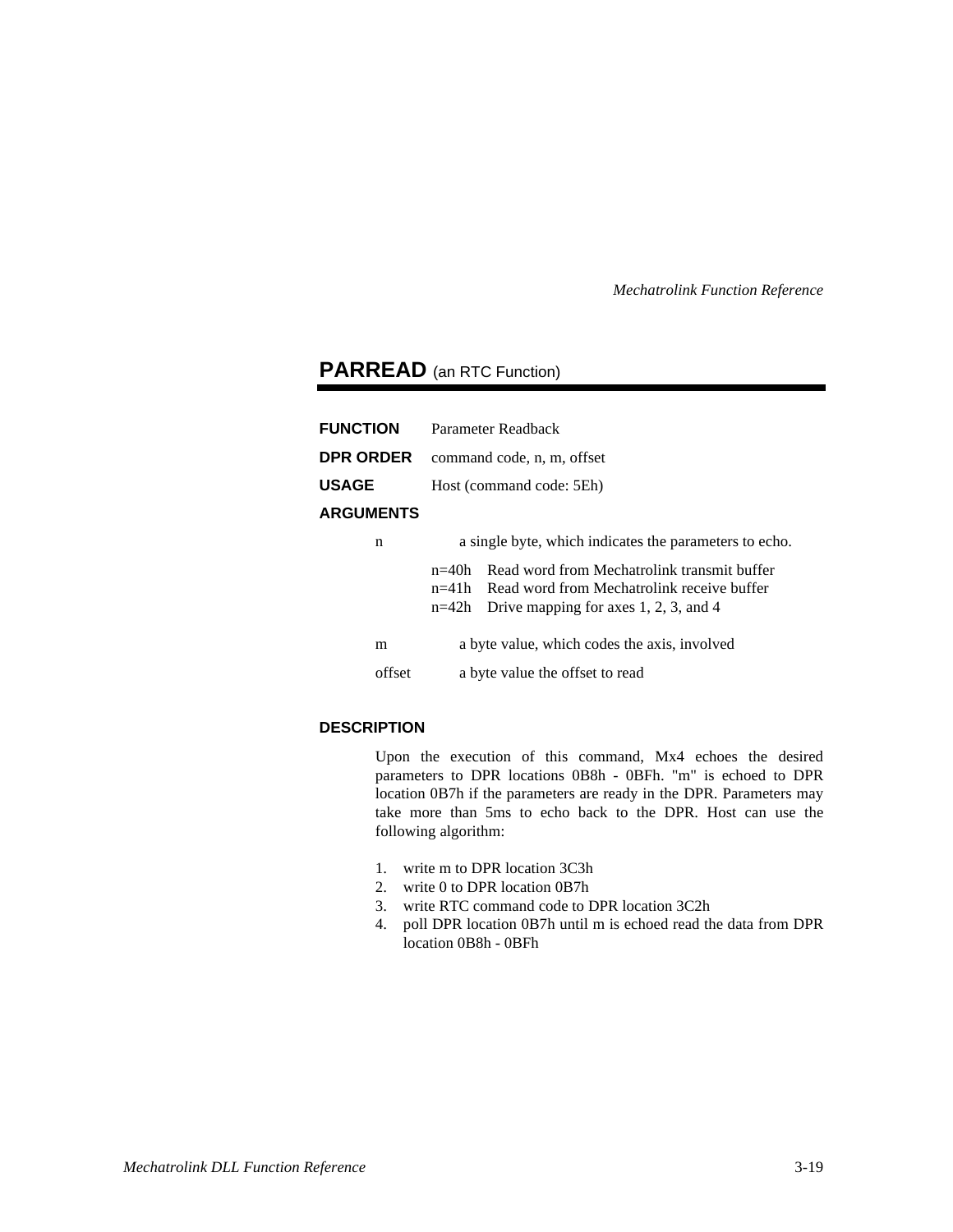## **PARREAD cont.**

#### **DATA FORMAT**

For each type of parameter, DPR locations 0B8h - 0BFh are interpreted differently. The following shows the format for each type of parameter:

1. Mechatrolink transmit buffer (n=40h)

| 0B8h              | low byte of value at offset of axis m  |
|-------------------|----------------------------------------|
| 0B9h              | high byte of value at offset of axis m |
| 0 <sub>B</sub> Ah |                                        |
| $\mathbb{R}^n$    | not used                               |
| 0BFh              |                                        |

2. Mechatrolink receive buffer (n=41h)

| 0B8h            | low byte of value at offset of axis m  |
|-----------------|----------------------------------------|
| 0B9h            | high byte of value at offset of axis m |
| 0BAh            |                                        |
| <b>Property</b> | not used                               |
| 0BFh            |                                        |

3. Drive Mapping (n=42h)

| 0B8h | drive number mapped to axis 1 |
|------|-------------------------------|
| 0B9h | drive number mapped to axis 2 |
| 0BAh | drive number mapped to axis 3 |
| 0BBh | drive number mapped to axis 4 |
| 0BCh |                               |
|      | not used                      |
| 0RFh |                               |